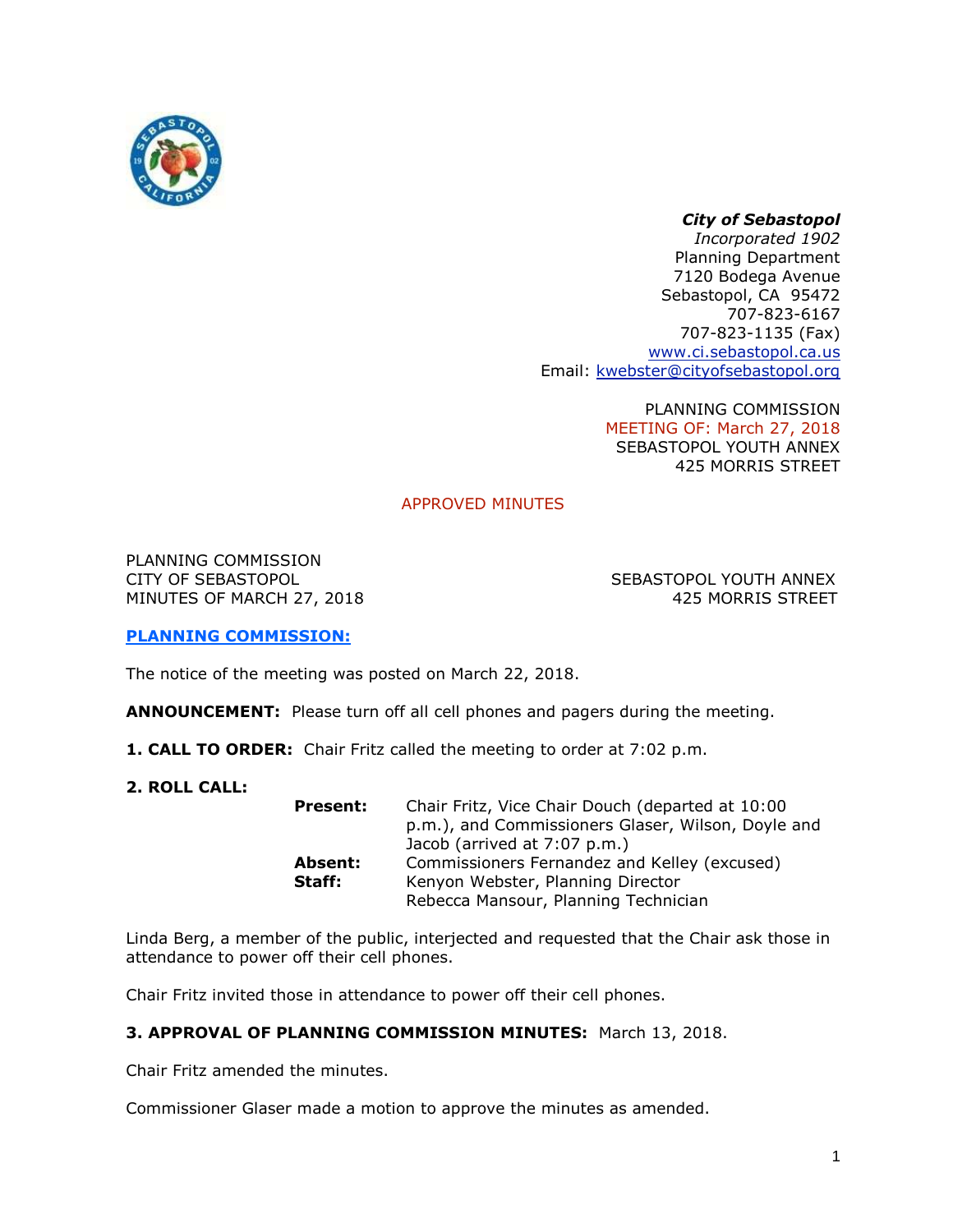Vice Chair Douch seconded the motion.

AYES: Chair Fritz, Vice Chair Douch, and Commissioners Glaser, Wilson and Doyle NOES: None ABSTAIN: None

**4. COMMENTS FROM THE PUBLIC ON ITEMS NOT ON AGENDA -** This is for items *not* on the agenda, but that are related to the responsibilities of the Planning Commission or City Council. The Commission and Council receive any such comments, but under law, may not act on them. If there are a large number of persons wishing to speak under this item, speaking time may be reduced to less than 3 minutes, or if there is more than 15 minutes of testimony, the item may be moved to the end of the meeting to allow agendized business to be conducted.

Chair Fritz asked for comments from the public.

Linda Berg, a resident of Sebastopol, commented:

- Her life revolves around prudent avoidance of wireless radiation.
- An expert on magnetic fields, Mr. Karl Riley, recently visited Sebastopol.
	- Referred to an article about our need for a cell tower moratorium that was recently published in the Sonoma West Times & News. The article was written by Paul-Andre Schabracq.
	- In doing a field survey of our library with his own professional equipment, Mr. Riley found excessively high and unhealthy levels of magnetic fields.
	- City staff was very accommodating to Mr. Riley.
- The General Plan from 20 years ago calls to minimize community exposure to electromagnetic fields so the Planning Commission should have a good understanding of all of this.
- Now that Mr. Riley's has conducted a survey of the library, they intend to survey the rest of Sebastopol as well.
- Strongly encourages the Commission to educate themselves and to get their own meters.
- Electromagnetic fields are probably the largest global health issue right now.
- Requested that the Commission allow Paul McGavin to give them a 20 minute presentation on this topic.
	- This will be helpful if/when the Verizon application comes before the Commission.
- Thanked the Commission for their time.

Alan Horn, a resident of Sebastopol, commented:

- Owns a business in Sebastopol.
- Has lived in Sebastopol for a long time.
- Has been a member of the Chamber of Commerce for 21 years.
- Is a member of three different organizations; SCREAM (Sonoma County Radiation Education Mitigation), MVRS (Military Veterans for Radiation Safety) and EMF Safety Network.
	- The groups he mentioned will be a part of the process to help the Commission discharge their duties in the public interest.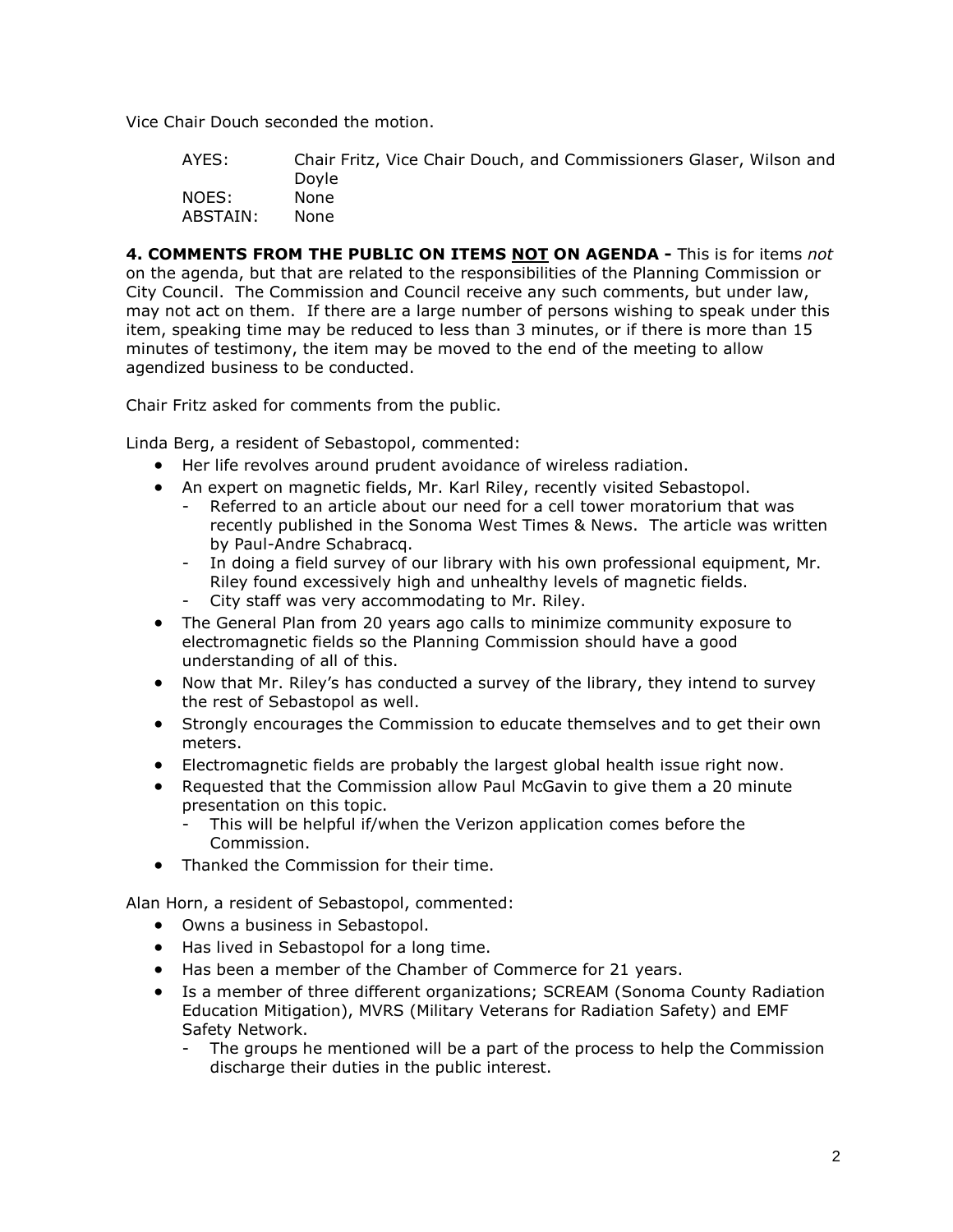- The City of Monterey and the Town of Hillsborough recently defeated Verizon's application for so-called small cell tower applications using a number of legal reasons and justifications.
	- They will provide this information to the City so that they can be apprised of the reasons and justifications that were used so that they may act in a similar fashion.
- World renowned author and lecturer, Karl Riley, generously donated his time to find highly magnetic fields in our library.
	- He identified wiring problems, diagnosed the source, and told City officials how to fix the problems.
	- Wiring problems and dirty electricity are much more common than people realize.
	- Wants to inform the public and City representatives about these problems so that we may start to fix them.
- While it may be better to have no cell towers in Sebastopol, there may be some justification to have some in nonresidential areas, if at least 1,000 feet or more away from the closest residence.
- Urged the Commission to seriously consider meeting with him and the groups he's involved with, and to open up the process so that the general public can have its input included in the process of updating Sebastopol's Telecommunications Ordinance.
- The Verizon application is dangerous.
- Thanked the Commission for their time.

Dave Hubert, a resident of Sebastopol, commented:

- Has been a resident of Sebastopol since 1980 and has owned a home here since 1985.
- His family grew up in Sebastopol.
- Speaking from firsthand experience.
- Is a victim of what is going on with regards to radiation.
- A lot of people oppose PG&E's SmartMeter installations because some people can feel this stuff.
- He does not have cell phones or Wi-Fi in his home because his wife is badly affected by radiation.
	- There are a lot of people like his wife.
	- Effects of radiation aren't as obvious as secondhand smoke, but everyone is affected by it to some extent.
- The large studies that came out from the National Toxicology Program were just replicated by the Ramazzini Institute who did a longer study.
	- Sent some of that information to the Planning Department.
	- Radiation really does have negative long term effects.
- Is not an alarmist or someone who likes to complain, but he is sick of this.
- Doesn't want to move out of Sebastopol but feels he may have to in order to get away from all of this radiation.
- Verizon is selling you a bill of goods.
	- Health is more important this this.
	- You have to weigh the benefits with the costs.
	- The effects of radiation can take years to show up.
	- His wife considers herself lucky to be able to feel the effects of this now.
	- As Mr. Horn just mentioned, Monterey just voted against Verizon's proposal.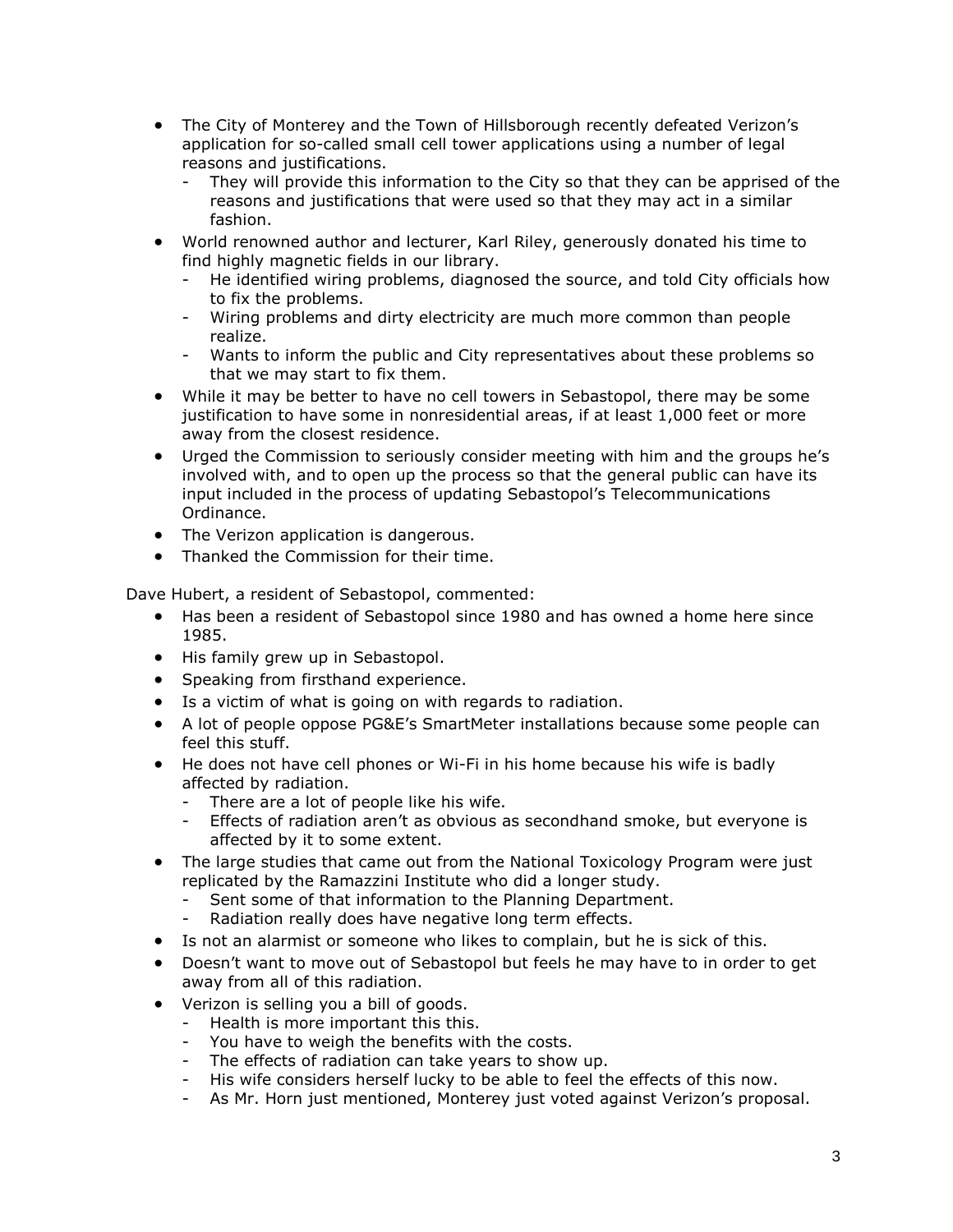- 5G is just around the corner.
- Verizon may be talking about two antennas right now, but there will be more to come if we let them.

Chair Fritz asked Mr. Hubert to wrap up his comments as his three minutes were up.

Mr. Hubert comments continued:

- Studies have been done around the world.
- These antennas end up in slums because the people with money don't want them near where they live, and that's not just because of their appearance.
- These cell towers cause people to die.

Paul McGavin, a resident of Petaluma, commented:

- Thanked the Commission for their time this evening.
- Is an expert in measuring and mitigating radiofrequency microwave radiation.
- Has been working with a number of communities, including Palo Alto, Hillsborough, Monterey, Piedmont and Sonoma, to make sure that they have the best information to arm themselves against the onslaught of applications that will be coming.
	- Once you approve one of these towers in a residential area, you've opened up everything.
- Some jurisdictions have already prepared themselves for this.
- Sebastopol's Telecommunications Ordinance is from 1996, needs to be updated and expounded upon.
- The City has a right to say no to applications, like Verizon's, when asking to place a cell tower in residential areas.
- Burbank fixed their ordinance last October after having a duly noticed public hearing for the amendments.
	- That same process is needed in Sebastopol.
	- This cannot be put in the hands of a Planning Director.
	- You must have a public hearing and look to the subject matter of experts and the people affected by this so that good code that looks at the power levels can be put in place.
	- This is all about the power levels.
	- If you don't understand the power levels, you don't understand the first principles of what is going on.
	- Read from Burbank's ordinance.
	- Permits should always be discretionary, never administerial.
	- Regardless of the size, these applications should always be considered major wireless facilities.
	- Discretionary permits should be required for the instillation, construction, and modification of wireless telecommunications facilities.
	- These permits should be reviewed every five years.
	- An independent, objective, third party that has been approved by both the public and the City should be involved when reviewing these applications. Their services should be paid for by the applicant.
	- City staff is too close to the wireless industry. We have to break that and include the point of view of the public.
	- Burbank included ADA requirements as well.
	- Will provide additional information to the Planning Commission on this.
- Thanked the Commission for their time.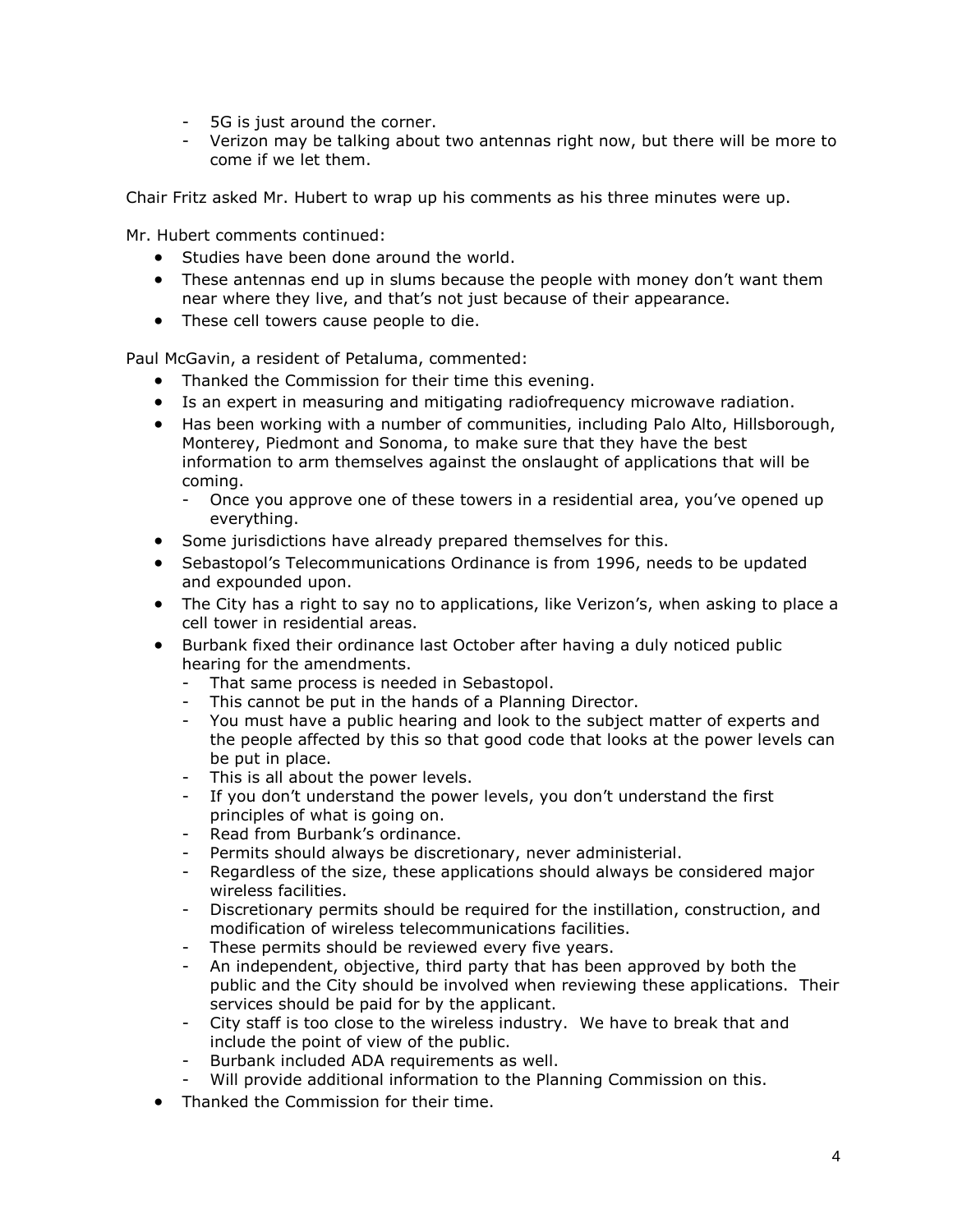Hearing nothing further, Chair Fritz closed the public comment period.

## **5. STATEMENTS OF CONFLICTS OF INTEREST:** There were none.

#### **6. PLANNING DIRECTOR'S REPORT (Update on Future Agendas, Action of Other Boards and City Council)**

Director Webster provided the following update:

- At the last City Council meeting, the Council:
	- Approved a design review application, submitted by Armstrong Development, for the second building at the CVS site. Various pieces of the project will have to return to the Council at a later date, but the building itself was approved.
	- Considered a proposal by one of the Councilmembers to change the way Planning Commissioners are appointed to have direct appointment by individual Councilmembers as opposed to the full council. The Council majority did not support that idea.
	- Passed a resolution to initiate the process to update the Telecommunications Ordinance. This will be a public process.
- At the City Council meeting on April 3, the Council will:
	- Consider a revised design from artist, Ned Kahn, for the Highway 12 public art installation. The redesign came as a result of various Caltrans issues. The Public Arts Committee loved the redesign.
- At the Planning Commission meeting on April 10, the Commission will:
	- Review one minor Use Permit application along with a modest park improvement item for a new restroom at the Burbank Experiment Farm.
- At the Planning Commission meeting on April 24, the Commission is anticipated to: - Have an initial discussion of the Telecommunications Ordinance.
- One item that is under discussion, on a countywide basis, is the idea of an affordable housing bond that might be on the November ballot.
- Noted some public comment that had been provided to the Commission in response to both items on tonight's agenda.

The Commission asked questions of Director Webster.

Ms. Berg interjected several times.

Chair Fritz asked Ms. Berg to refrain from speaking out of turn.

Commissioner Glaser commented:

- Hasn't been able to find many peer-reviewed articles on EMF.
- Expressed being interested in seeing technical information on the power level issue as raised by Mr. McGavin.
- Wants information on large antennas versus small ones and their relative coverage areas.
- Does not have good cell coverage at his house.
- Would like information on the difference between broadcast antennas and cellphones themselves in terms of which is more dangerous to humans.

Director Webster responded that staff would look into that.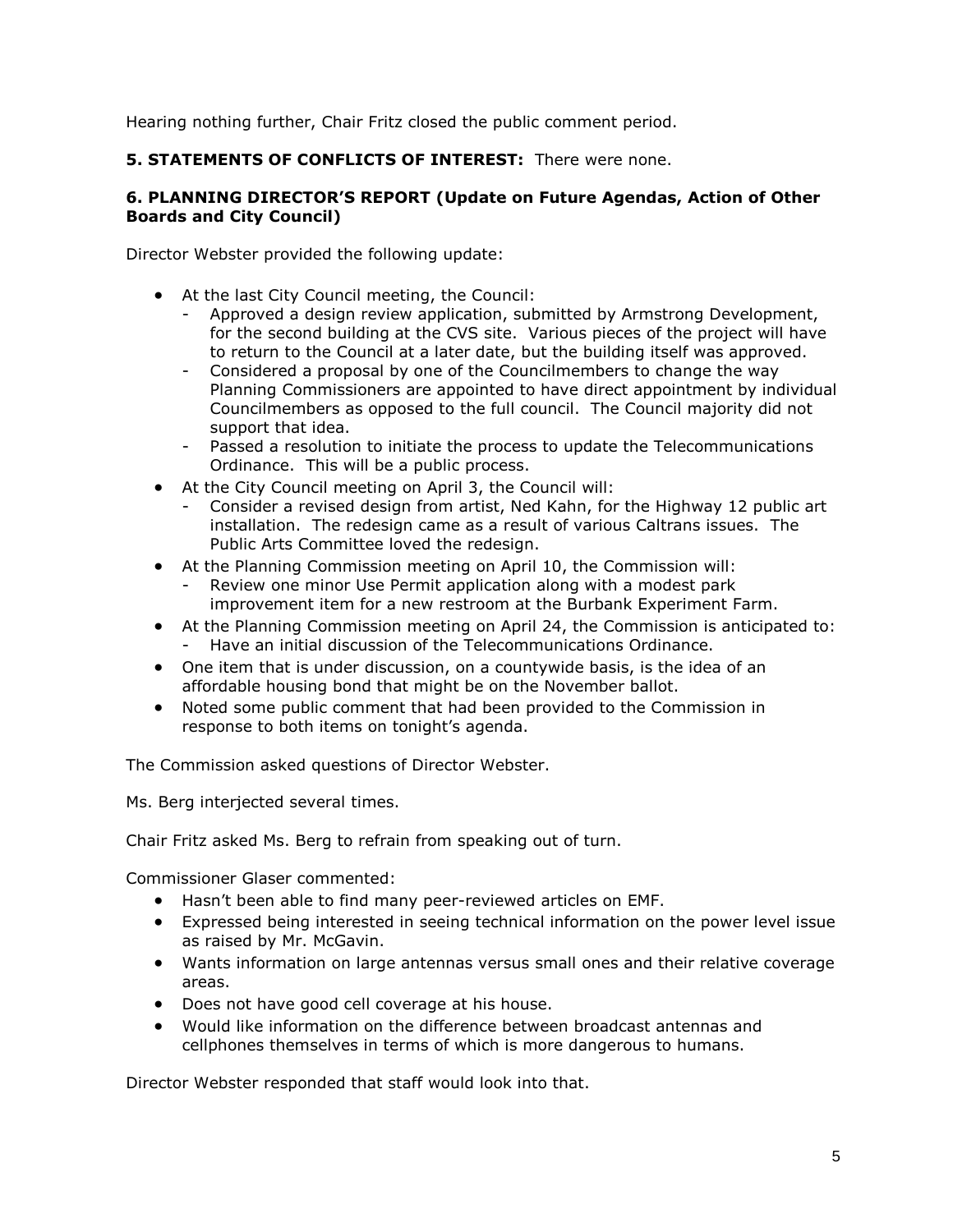# **7. CONSENT CALENDAR (PUBLIC HEARING IF REQUESTED):** (none)

### **8. PUBLIC HEARING:**

**A. DRAFT ZONING ORDINANCE COMPREHENSIVE TEXT UPDATE:** This entails a comprehensive update to the City's Zoning Ordinance to make a variety of amendments. The Planning Commission has been working on the revisions at a series of public meetings since fall 2017 and this is expected to be the Commission's final review before transmitting its recommendations to the City Council, which will also have a public hearing on the matter. The amendments include changes related to definitions, use allowances, general development standards, zoning districts, and additional revisions. Specific revisions include but are not limited to consolidation of several similar zoning districts, standards for mobile food trucks and commercial outdoor barbeques, downtown noise standards, updating of formula business provisions, and organizational changes. The intent of the revisions is to achieve consistency with the City's new General Plan, address selected policy issues, streamline provisions, provide standards for several uses not currently addressed, and address internal consistency issues.

Director Webster provided a brief introduction.

Beth Thompson, De Novo Planning Group, discussed process and provided an introduction.

The Commission asked questions of Ms. Thompson and Director Webster throughout their discussion.

Ms. Thompson asked to hear from the Commission on, '17.220.030 Junior Accessory Dwelling Unit Criteria'.

Commissioner Doyle recalled that the Commission had discussed and then rejected the idea of including junior accessory dwelling units in the Zoning Ordinance.

Vice Chair Douch responded:

- Agreed that the Commission had discussed the issue.
	- The issue came back up after a member of the public expressed a need for junior accessory dwelling units.
- Sees no harm in including junior accessory dwelling units.

Commissioner Jacob expressed being in agreement with Vice Chair Douch.

Commissioner Doyle clarified that a junior accessory dwelling unit could be done in addition to an accessory dwelling unit.

Ms. Thompson concurred.

Commissioner Doyle commented:

- Does not see why anyone would want to restrict their deed by creating a legal junior accessory dwelling unit.
	- This would also require that either the main house, or junior accessory dwelling unit, would have to be owner occupied.
- People can already do this without having all of the regulations to worry about.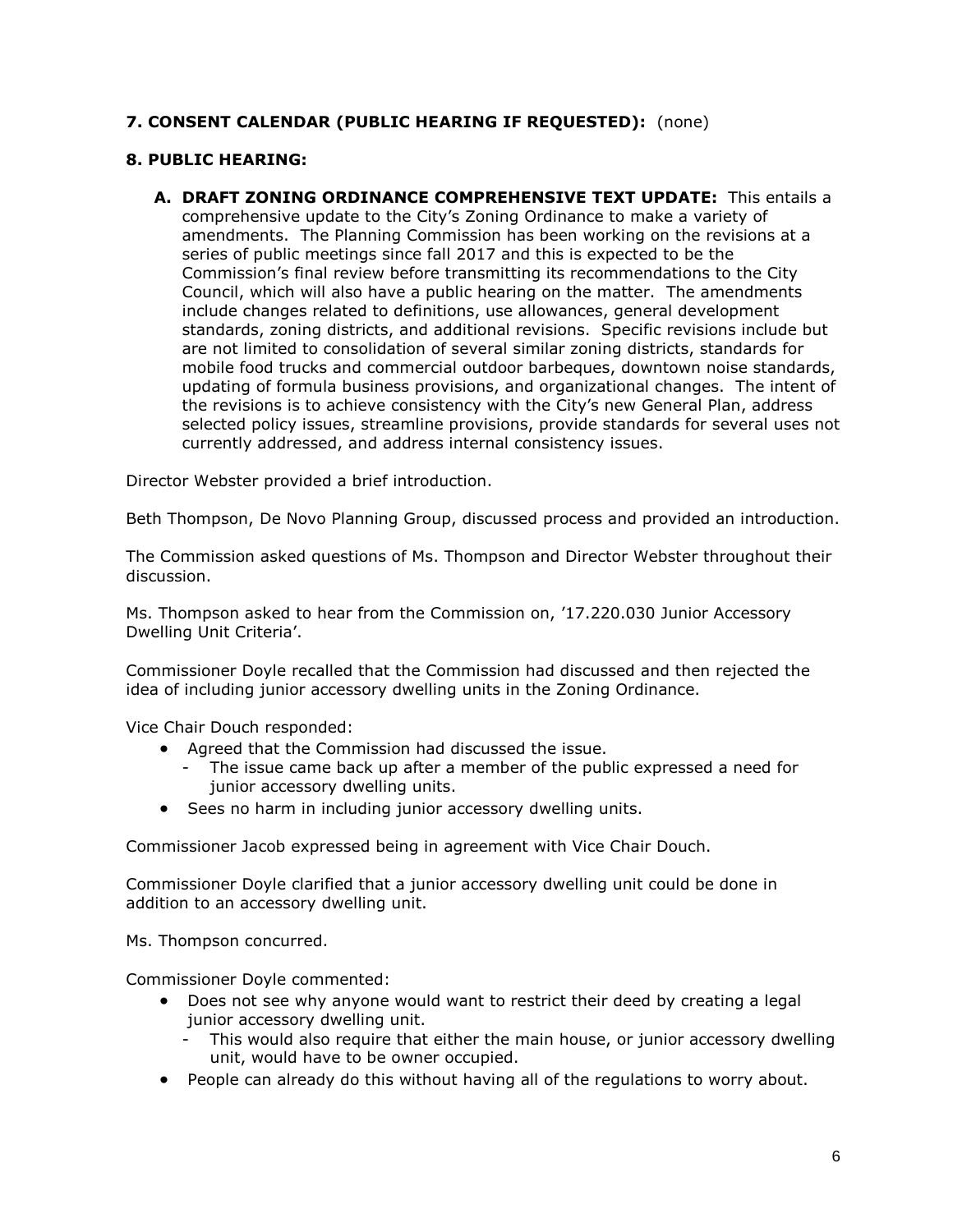The process to legalize a junior accessory dwelling unit is onerous and doesn't help.

Chair Fritz commented:

- Agrees with Vice Chair Douch in seeing no harm in including junior accessory dwelling units.
- Agrees with Commissioner Doyle on people already being able to do this.
- Supports including this section for people who may wish to have a legal junior accessory dwelling unit.

The general consensus of the Commission was to leave the language on junior accessory dwelling units in as drafted.

Ms. Berg interjected and asked if members of the public would be allowed to comment on this item.

Chair Fritz responded that he would be opening this item up for public comment.

Ms. Thompson asked to hear from the Commission on, '17.110 Mechanical Parking'.

The Commission concurred with keeping the language in as drafted.

Chair Fritz opened the public hearing.

Ms. Berg commented:

- The effects of EMF have been omitted and ignored.
- The Commission's lack of information on this subject appears to have to do with them not receiving copies of the piles of information that she and others have provided to staff with a request that they be forwarded on to the Council and Commission.
- Lives in a 60-unit apartment complex.
	- Cell phone signals pass right through her unit.
	- 2.4 GHz were designed to penetrate through things and bodies.
	- She is not safe in her own home.
- Mr. Hubert and his wife, who is a real estate broker, cannot live in their own home anymore due to electromagnetic fields.
- This is major health issue and it needs to be addressed in the Zoning Ordinance.
- There are over 25,000 published peer-reviewed studies on this topic.
- There are millions of electrosensitive people.
- Our town and our houses are killing us.
- The choice of material used at The Barlow deflects microwave radiation. - These things should be considered when reviewing applications.
- Sebastopol is getting fried thanks to ill-advised and stupid policy decisions.
- In terms of technology, we're innovating ourselves into oblivion.
- Stephen Hawking said that stupidity and greed would do us all in. - The Commission is optimizing that through the decisions that they're making.
- The Commission doesn't seem to want to learn about this.
- Reiterated her request for the Commission to allow Paul McGavin to present to them.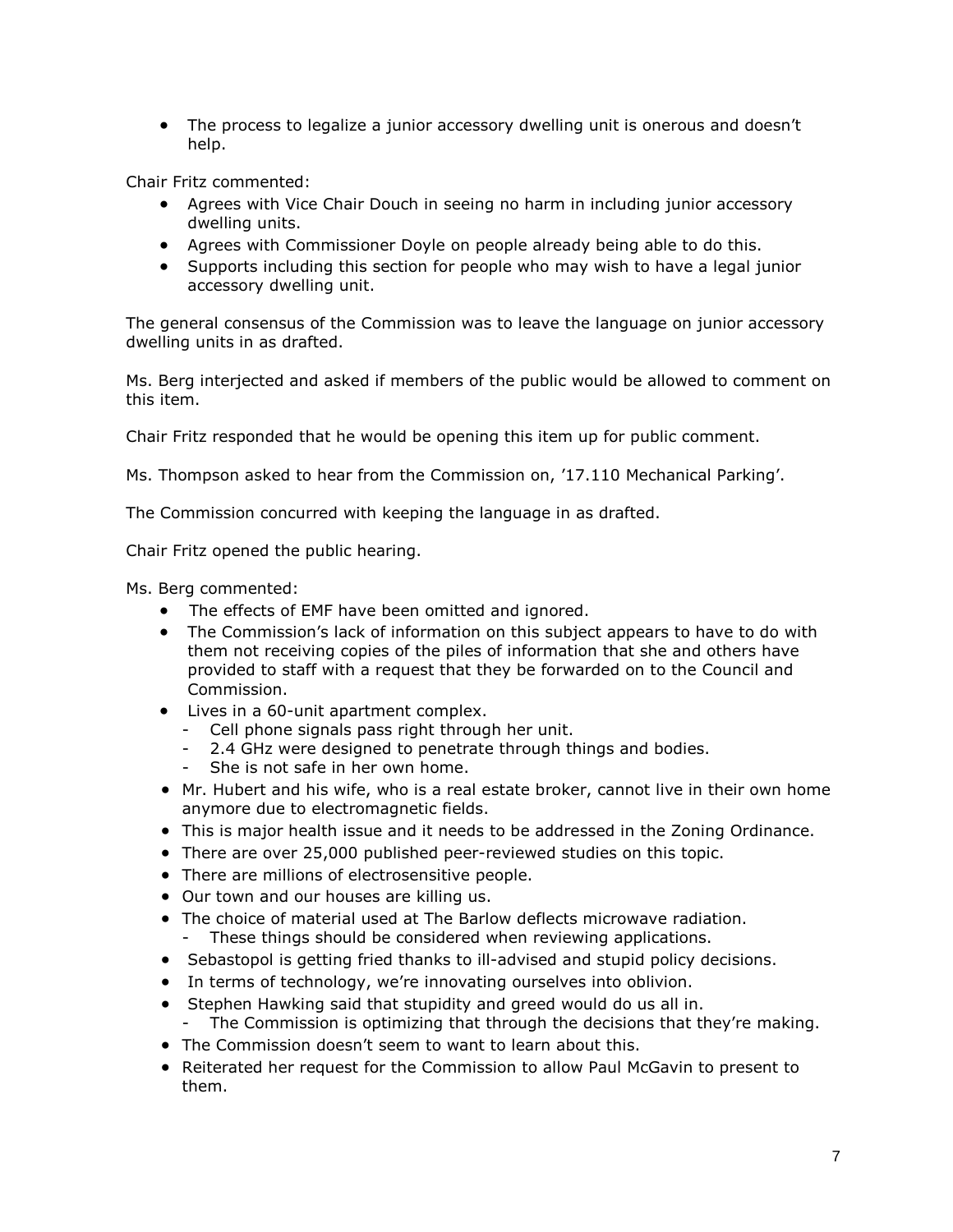Chair Fritz thanked Ms. Berg for her comments, and noted that the City Council has directed the Planning Commission to begin the process of updating the City's Telecommunications Ordinance.

Hearing nothing further, Chair Fritz closed the public hearing and brought it back to the Commission for discussion.

Chair Fritz commented that he would like to further discuss the Development Standards tables now that the Commission has had a chance to look at the draft Zoning Map.

Commissioner Glaser commented:

- Because a number of the ideas on inclusionary housing are substantially different than the approach that we take currently, with an objective of having more effective inclusionary housing, we should evaluate this further before moving it along to City Council.
- Wants to discuss where in the zones a zero lot line could be acceptable.
- A member of the public, Kee Nethery, submitted a number of very good observations that should be looked at by the consultant.
- From a practical standpoint, the definitions should be given a hard look and be cleaned up a bit.

Commissioner Wilson commented that he would like to have additional discussion on our Formula Business Ordinance.

Because significant time may be taken when discussing this item, Vice Chair Douch suggested that the Commission move to item 8B, Draft Zoning Map, to allow for public comment as there are members of the public present and wishing to speak.

Commissioner Doyle suggested that the Development Standards tables be discussed during their discussion of the Draft Zoning Map as well.

Commissioner Glaser suggested opening 8B to allow for public comment and to then discuss both items, 8A and 8B.

The Commission concurred.

The Commission suspended their discussion of this item for the time being.

**B. DRAFT ZONING MAP:** Following adoption of a new General Plan, the Commission has been engaged in a comprehensive revision of the Zoning Ordinance. A related element is corresponding revision of the Zoning Map to achieve consistency with both the new General Plan and the revised Zoning Ordinance. The General Plan mandates various specific changes. In addition, the Zoning Map revision is intended to address anomalies and inconsistencies in the current Zoning Map and better align zoning with actual existing land use and lot sizes. Once the Commission has completed its review, the proposed Zoning Map will be forwarded to the City Council, who will also conduct a public hearing prior to its adoption.

Beth Thompson, De Novo Planning Group, provided an introduction.

The Commission asked questions of Ms. Thompson and Director Webster throughout their discussion.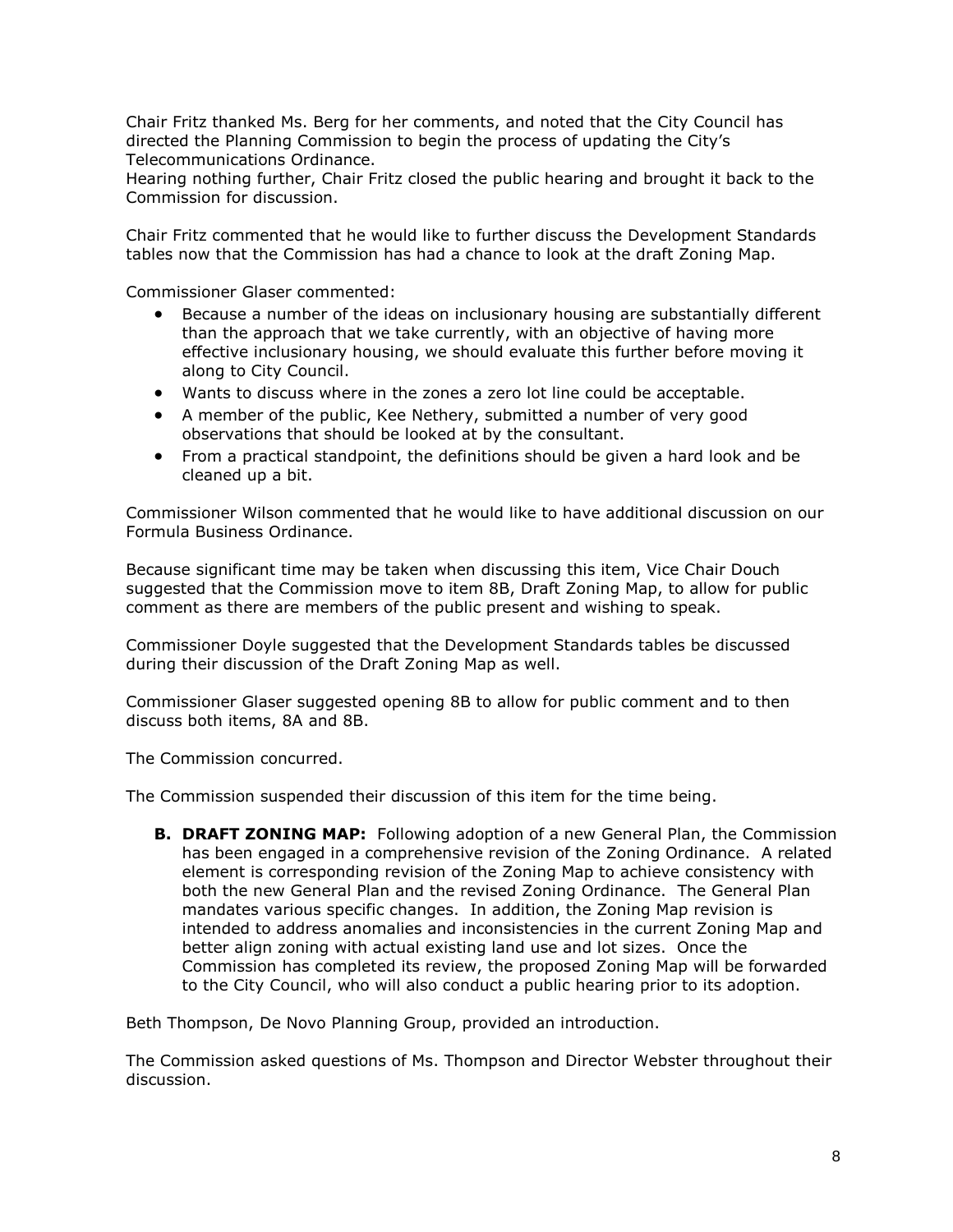Commissioner Glaser commented:

- Some areas on the map are not labeled.
- The map is much improved in terms of coloring and labeling overall.

Commissioner Doyle commented that the consultants should ensure that the minimum density of the various zoning districts matches with the General Plan.

Chair Fritz opened the public hearing.

Nina Faulker, 635 Robinson Road, commented:

- Read a written statement that she had provided to the Commission prior to the meeting.
	- Her family has lived at 635 Robinson Road for over 40 years.
	- The land has Calder Creek running through it, about 350 feet back.
	- The property is 400 feet deep.
	- Does not plan to develop, sale or subdivide this land.
	- Loves how wild her property is, and the wildlife does as well.
	- The property is currently zoned 'RA' (Residential Agriculture) which fits her property and the surrounding area.
	- The proposed new Zoning Map intends to cut her property in half.
	- The City is proposing to give the single lot two new zoning districts, 'R2' and 'R3', which she strongly disagrees with.
	- Expressed disappointment.
	- Does not support two zoning districts for her property.
	- Expressed concern with development near the "imposed division line" of her property.
	- Her property is not similar to the much smaller northern properties which are set to become 'R3'.
	- The areas around the balance of her property are proposed to be, 'R2'.
	- Requests that her entire property be zoned 'R2'.
- Thanked the Commission for their time and for seriously considering her request.

Rich Murphy, First Street, commented:

- Asked if the change from 'RR' to 'R3' was due to some underlying plan for the city.
- Most of First Street is really narrow and lacks the infrastructure to support increased development.
- Was annexed into the City without wanting to about 20 years ago.
- People use First Street as a shortcut and the street is very unsafe.
- 'R2' may be more appropriate.
- Thanked the Commission for their time.

Robert Rawson, 635 Robinson Road, commented:

- Recently retired as the General Manager for the Graton Community Services District.
- Recognizes the difficult task that is in front of the Commission.
- Currently serves as the Vice President of California River Watch.
- Is greatly committed to watersheds and wildlife protection.
- Recently became a resident of 635 Robinson Road which is currently zoned 'RA'.
- On March 23 he became aware of the City's proposal to divide the zoning of this property to 'R3' and 'R2'.
- It is hard to figure out what is going on here.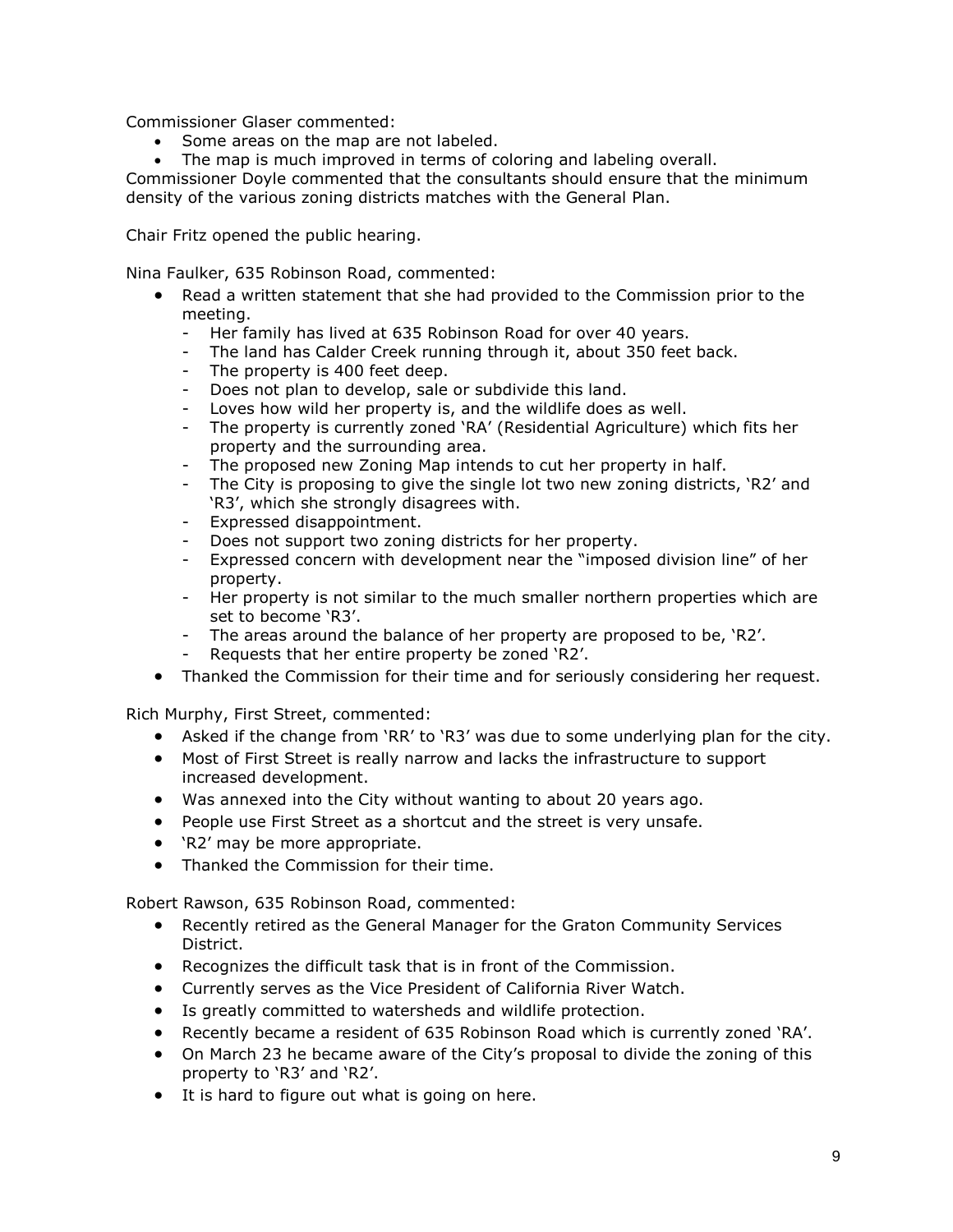- Concerned about urban encroachment into agricultural, and open space areas.
- Expressed a concern about wildlife being displaced or otherwise affected.
- Asked if all of the affected property owners were noticed and whether or not anyone in particular requested this.
- Assigning two zoning districts onto one parcel is a clear error and should be corrected.

Chair Fritz asked Mr. Rawson to wrap up his comments as his three minutes were up.

- Questioned the ways that the change from 'RA' to 'R2' and 'R3 zoning could affect their agricultural rights.
- Provided a copy of his written statement to staff and the Commission.
- Thanked the Commission for their time.

Jane Lynn, a resident of Sebastopol, commented:

- Asked for instruction on locating the draft Zoning Ordinance on the City's webstie.
- Relieved that her property is proposed to go back to multifamily residential as that is what is was when she bought the property 30 years ago.
- Asked questions on process.

Chair Fritz explained that the draft, as agreed upon by the Commission, would go to the Council for a public hearing before adoption.

Chair Fritz asked to hear from the Commission on Ms. Faulkner's property which is located at 635 Robinson Road.

- During questions of Ms. Thompson, Ms. Faulkner interjected and reiterated her request that her entire property be zoned 'R2'.

Chair Fritz asked Ms. Faulkner to refrain from talking out of turn as this is a time for Commission deliberation.

Commissioner Jacob commented that it makes sense to have one zoning district, not two.

The Commission concurred.

Chair Fritz suggested that this parcel be placed on the General Plan amendment clean up list.

The Commission agreed.

Commissioner Doyle commented that Ms. Faulkner may want to look into 'R3' because it could allow her to do everything that she wants to do while making her property more valuable in the long run.

Ms. Faulkner commented that a designation of 'R3' would not allow her to do everything that she wants to do and reiterated her request for the entire property to be 'R2'. In addition, she commented that 'R2' was the dominant designation around her property, not 'R3'.

Commissioner Doyle expressed supporting 'R2' for the entire property as Ms. Faulkner has requested.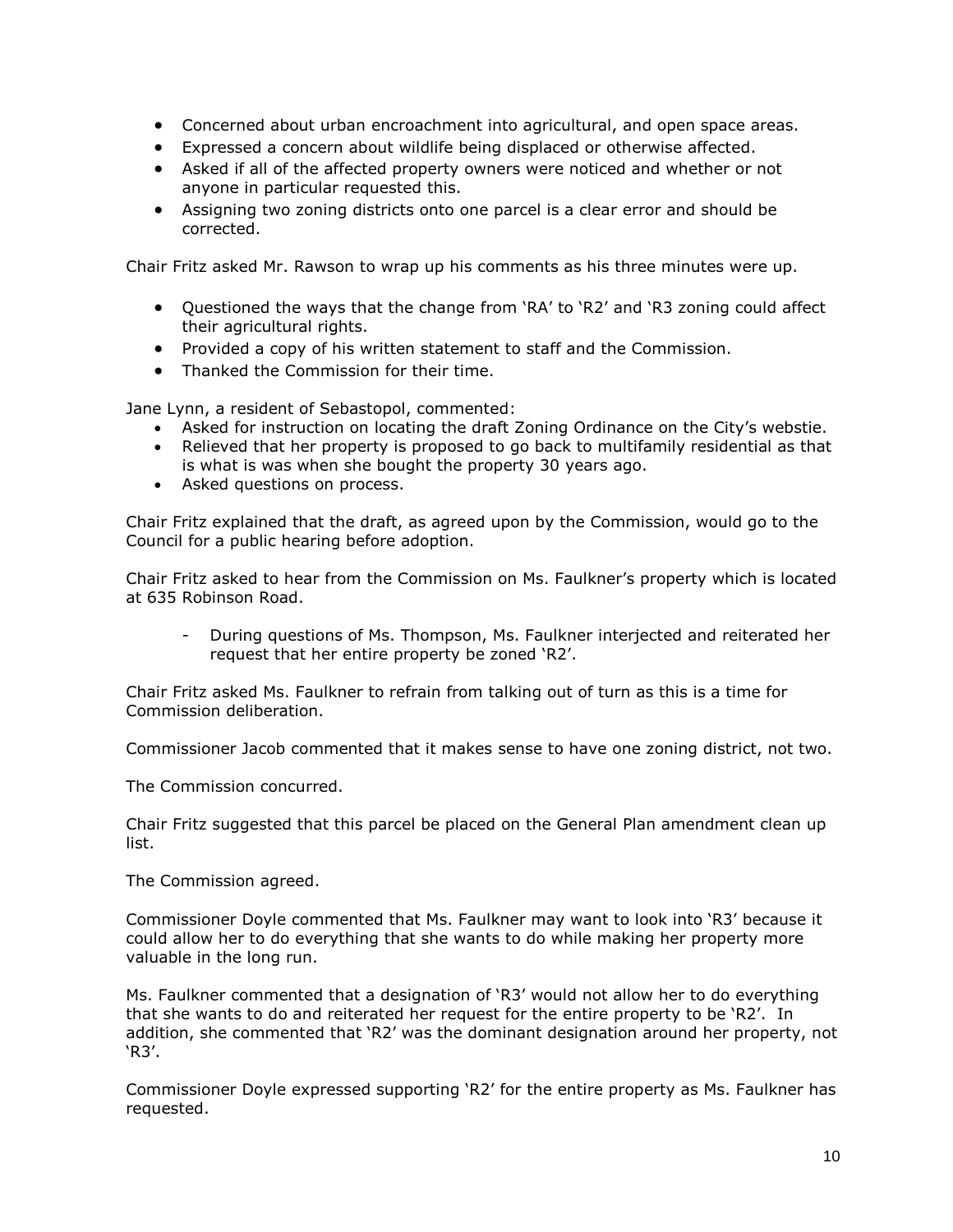Director Webster requested that the Commission formalize their position on this property in the form of a motion.

Commissioner Doyle made a motion recommending a General Plan amendment for 635 Robinson Road to the lower density on the General Plan Land Use Map, followed by an 'R2' zoning designation through the cleanup package.

Vice Chair Douch seconded the motion.

Commissioner Jacob announced that he would be abstaining from the vote due to a proximity conflict.

Commissioner Glaser commented:

 Understands Ms. Faulkner's position, however, he does not support the motion due to the areas to the north and south (within our Sphere of Influence) of her property being zoned 'R3'.

The Commission voted on the motion as follows:

| AYES:    | Vice Chair Douch, and Commissioners Wilson and Doyle |
|----------|------------------------------------------------------|
| NOES:    | <b>Chair Fritz and Commissioner Glaser</b>           |
| ABSTAIN: | Commissioner Jacob                                   |

The motion passed.

In response to questions raised by a member of the public, Chair Fritz asked to hear from Ms. Thompson and the Commission on the questions that were raised about the zoning change along First Street.

After some discussion, Chair Fritz expressed being in support of the changes as presented on the draft Zoning Map.

The Commission concurred.

Ms. Thompson noted that Tomodachi Park and Park Village would be added to the map. She noted that Tomodachi Park would be zoned 'CF' and Park Village would be zoned 'RMH'.

Chair Fritz adjourned the meeting at 8:51 p.m. for a brief break.

Chair Fritz reconvened the meeting at 9:01 p.m.

Commissioner Doyle asked if the Subdivision Ordinance was in the purview of the Planning Commission.

Director Webster responded:

- The Subdivision Ordinance, which is a key Land Use ordinance, is in the Commission's purview.
	- However, depending on the issue, some matters may not be within the Commission's purview.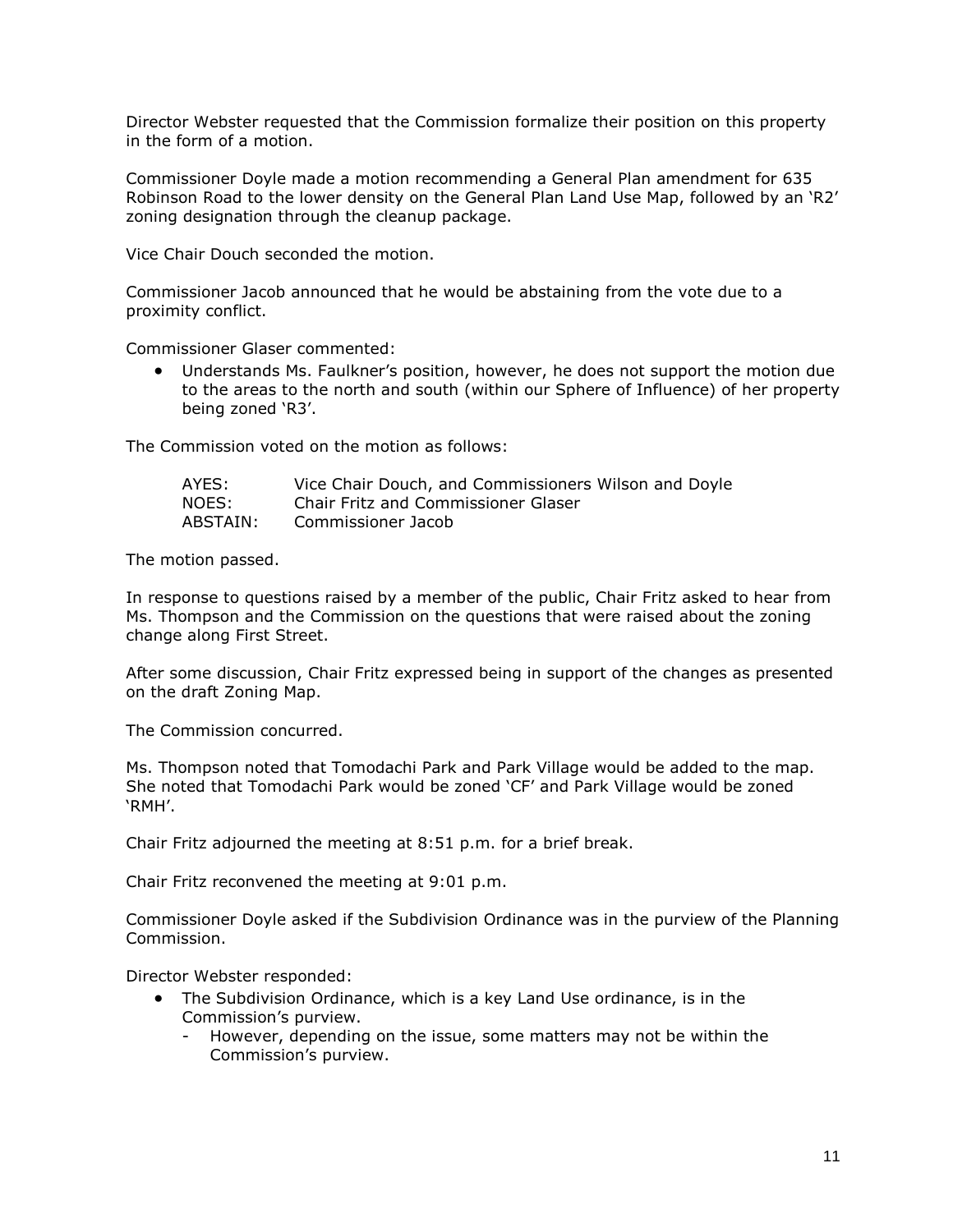Commissioner Doyle commented:

- Would like to discuss things like requirements for sidewalks, undergrounding of utilities, etc.
- These types of requirements can really add up and not allow a developer to proceed.

Chair Fritz asked to hear from the Commission on the draft Zoning Map or related tables.

Chair Fritz referred to, 'Table 17.20-1: Permitted and Conditionally Permitted Uses in the Residential Districts' and commented:

 Because 'R5' and 'R7' conditionally allow 'Homeless Shelters', he suggested that they be conditionally allowed in 'R6' as well.

The Commission concurred.

Chair Fritz suggested that, 'CD = Conditionally Permitted Use, Planning Director review" be stricken from the key under, 'Table 17.20-1: Permitted and Conditionally Permitted Uses in the Residential Districts' because it is not used anywhere in this particular table.

The Commission concurred.

The Commission had no further comment on, 'Table 17.20-1: Permitted and Conditionally Permitted Uses in the Residential Distrcits'.

Chair Fritz asked to hear from the Commission on, 'Table 17.20-2: Development Standards in the Residential Zones'.

In response to a typo that Ms. Thompson pointed out, the Commission agreed to strike, '3,630 sf per unit' under columns, 'R5' and 'R6' and the row labeled, 'Interior or corner lots, multi family or mobile home park'.

Chair Fritz suggested that, 'Main buildings on parcels < 5,000 sf' under, 'Maximum building height' be stricken as the 2' difference was insignificant and expressed being in support of a 30 foot maximum building height, 2 stories, regardless of the size of the lot.

Commissioner Doyle expressed understanding why it was included, however, he supported striking it as suggested by Chair Fritz.

The Commission concurred with striking, 'Main buildings on parcels < 5,000 sf' under, 'Maximum building height' as suggested by Chair Fritz.

Chair Fritz commented:

- A 20' front yard setback is pretty large.
- Suggested that the minimum front yard setback for 'R5' be reduced from 20 ft. to 15 ft.

Commissioner Doyle commented:

 Agreed with Chair Fritz's suggestion to reduce the minimum front yard setback for 'R5' as described, however, based on previous discussions he suggested that 'Special setbacks – garage/carport opening facing the street' be applied at 20 ft.

Ms. Thompson concurred and commented that whatever revisions the Commission makes to 'R5' should be made to, 'R6'.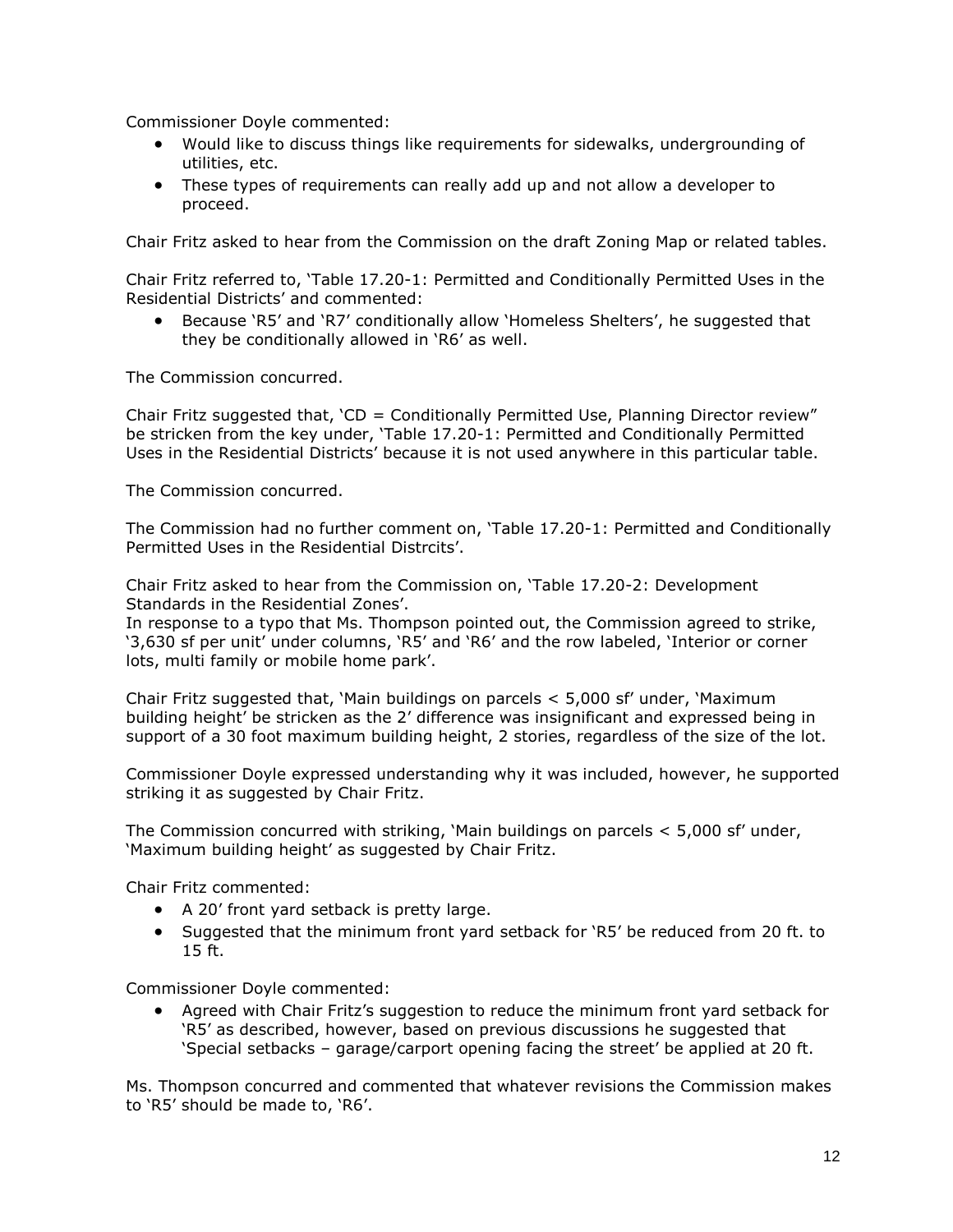Chair Fritz concurred.

Chair Fritz suggested reducing the minimum front yard setback for 'R7' from 15 ft. to 10 ft.

In summary, the Commission agreed to:

- Reduce the minimum front yard setback for 'R5' and 'R6' from 20 ft. to 15 ft.
- Applying the 'Special setbacks garage/carport opening facing the street' at 20 ft. for 'R5' and 'R6'.
- Reduce the minimum front yard setback for 'R7' from 15 ft. to 10 ft.

Chair Fritz referred to, 'Rear yard (main building)' under, 'R2' and commented that it may be appropriate to change the reference to '25 ft.' to a greater number.

Ms. Thompson responded that that may have been a carryover typo and commented that '35 ft.' would be better.

The Commission concurred which changing the, 'Rear yard (main building)' under, 'R2' to, '20% of the lot depth, no less than 20 ft. nor greater than 35 ft.'

In response to a question raised by Chair Fritz, Ms. Thompson commented that header, 'Maximum lot coverage' would be added above, 'On parcels  $\geq$  30,000 sf' to clarify what the percentages in that section of 'Table 17.20-2: Development Standards in the Residential Zones' were referring to.

Chair Fritz asked to hear from the Commission on, 'Table 17.25-1: Permitted and Conditionally Permitted Uses in the Commercial, Office, and Industrial Zones'.

Chair Fritz asked for Commission discussion on allowing exclusively residential uses by right in some locations.

Chair Fritz commented:

- Referred to South Main Street, particularly in areas further from the downtown, which is a mix of residential and commercial buildings, and expressed support for allowing 100% residential.
- Supports allowing 100% residential in the 'CO' zoning district.

Director Webster responded that the Commission could keep the conditional requirement in the downtown and make 100% residential permitted in the 'CO' and 'CG' zoning districts.

Chair Fritz responded that that would make sense.

Commissioner Doyle commented that it is nice to have commercial opportunities mixed in with residential.

Vice Chair Douch commented that 'CO' and 'CG' are not diverse enough to allow 100% residential.

In response to a question from Commissioner Glaser, Commissioner Doyle clarified:

 The Commission has been talking about promoting 100% residential in the 'CO' and 'CG' with a Use Permit.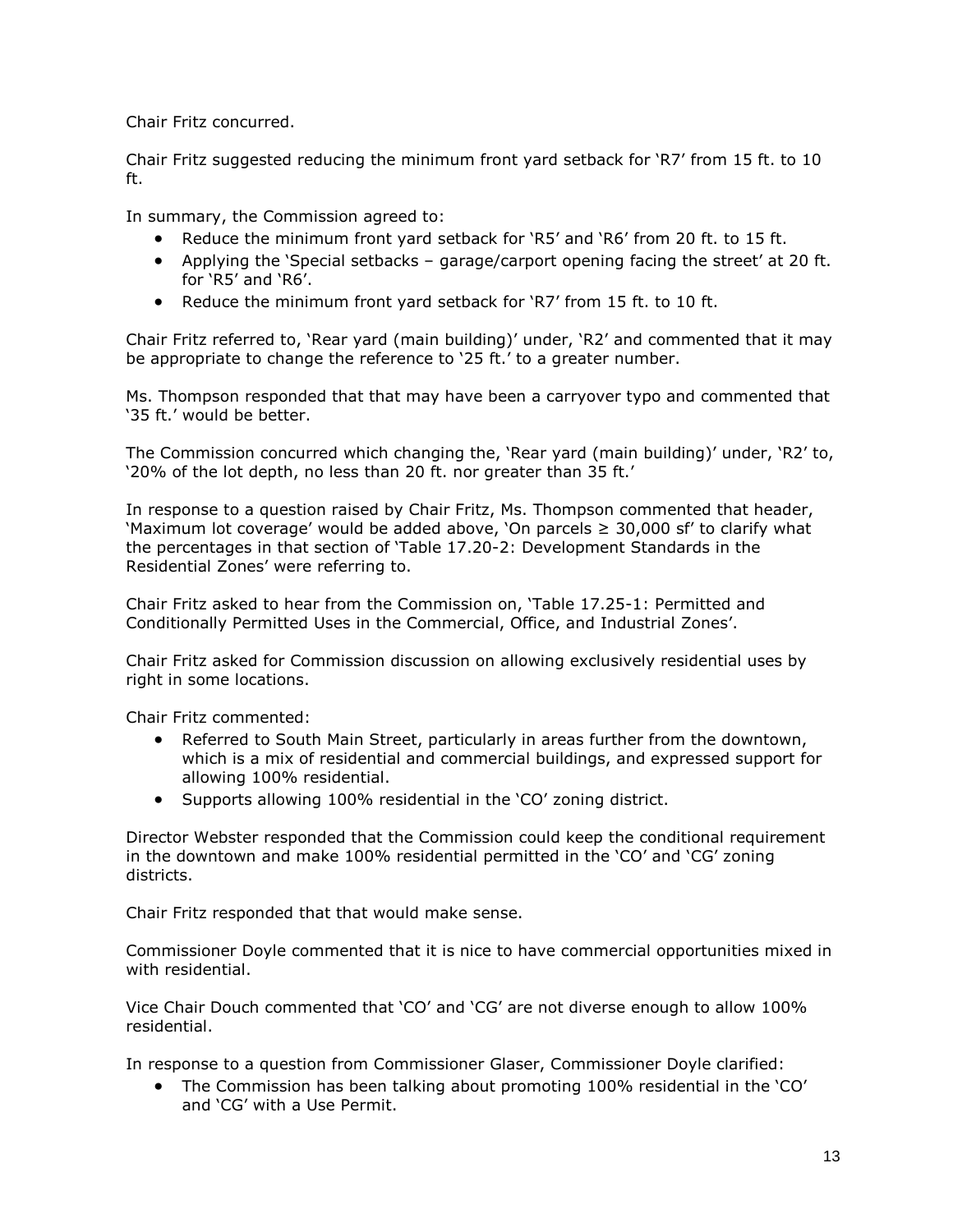Referred to the intersection of Pleasant Hill Avenue North and Bodega Avenue and commented; If we allow 100% residential in the 'CO' and 'CG,' depending on the economic dynamics, we could lose a well-loved commercial center that becomes apartments thus removing neighborhood access to what the commercial center offered.

Chair Fritz commented:

 Supports 100% residential along the 116 corridor as it is very long, diverse, and there is a lot of opportunity, however, he can see other areas within the 'CO' or 'CG' that we wouldn't necessarily want to allow 100% residential by right.

Ms. Thompson responded:

 The Commission could require a Use Permit for 100% residential along certain corridors and allow 100% residential by right in others.

Chair Fritz commented:

- He would be in favor of doing that.
- Use Permits can be very difficult to obtain.
- Approved Use Permits can be appealed and possibly overturned.
- The requirement of a Use Permit can be discouraging to a potential developer/applicant.

Commissioner Doyle commented:

- Mixed-use developments are allowed by right.
	- The Commission has recommended reducing the required commercial component for mixed-use as well.

Chair Fritz commented:

It can be difficult to finance mixed-use developments.

Commissioner Doyle commented:

- Hears what Chair Fritz is saying.
- Would prefer to take it one step at a time, require a Use Permit for 100% residential in 'CO' and 'CG' and see how it goes.
- If there is a will in a few years to encourage even more housing, we can look at that then.
- Doesn't want to dilute the 'CO' and 'CG' zones.

Ms. Thompson commented:

- The Commission could make 100% residential conditionally allowed with Planning Director approval along the 116 corridor.
	- Elsewhere, a Use Permit could be required from the Planning Commission.

Chair Fritz commented that he was willing to drop it as he was not getting much support from the Commission.

Hearing nothing further on, 'Table 17.25-1: Permitted and Conditionally Permitted Uses in the Commercial, Office, and Industrial Zones', Chair Fritz asked to hear additional comments on the draft Zoning Map.

Commissioner Glaser commented that the Davis townhomes property, 6737 Sebastopol Avenue, should not be in the 'CD'.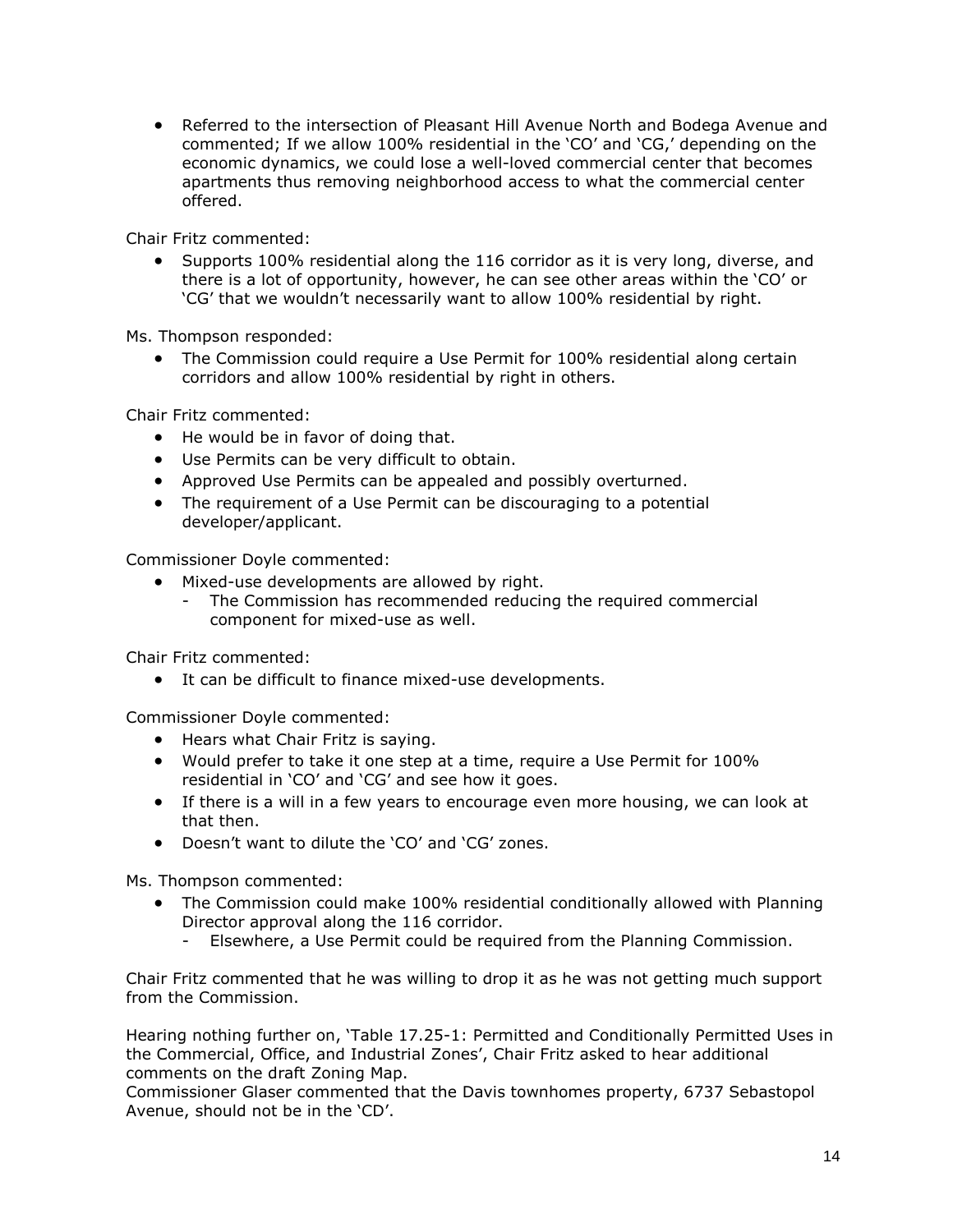Chair Fritz responded that a General Plan amendment would be required in order to change that.

The Commission agreed to leave the zoning of 6737 Sebastopol Avenue as 'CD'.

Chair Fritz clarified that 'SOS' should be 'ESOS'.

Ms. Thompson concurred.

Chair Fritz commented:

- EXCREE FIRM FIRM FIRM  $R2'$  area that is in the 'ESOS' on the edge of the Laguna, where Walker Avenue dead ends.
	- Questioned the appropriateness of designating it 'R2' given that it may not be all that developable.

Director Webster responded:

- There are some single-family residences at the north and south end.
- The Laguna Foundation owns that land.

Chair Fritz commented:

 Doesn't know what the zoning should be changed to, but it seems strange to keep it zoned 'R2'.

Ms. Thompson commented:

- The General Plan has an 'OS Open Space' Land Use designation for the area Chair Fritz is referring to.
- The City doesn't have an Open Space district, it has 'ESOS' which is applied as an underlying district.
- It may make more sense, in some cases, to call for an Open Space district, rather than an underlying one.
- There are a number of places where this could apply.
- Will think about this further and return to the Commission with what she comes up with.

Commissioner Wilson commented:

 Expressed being uncomfortable with changing the zoning from 'R2' to Open Space because while it may be difficult to develop there now, changing the zoning would make it impossible for those private property owners.

Chair Fritz noted Director Webster's remark on the property being owned by the Laguna Foundation.

Ms. Thompson suggested:

- Turn the 'ESOS' district into a combining district in the locations where it is shown as combining and where there is a non-Open Space designation on the General Plan Land Use Map.
	- In areas where there is an open Space designation on the General Plan Land Use Map, we'd make the Environmental and Scenic Open Space combining district a base type of district.
	- Limit any development in said areas to require a Use Permit which would remove the 'R2' potential that is currently occurring.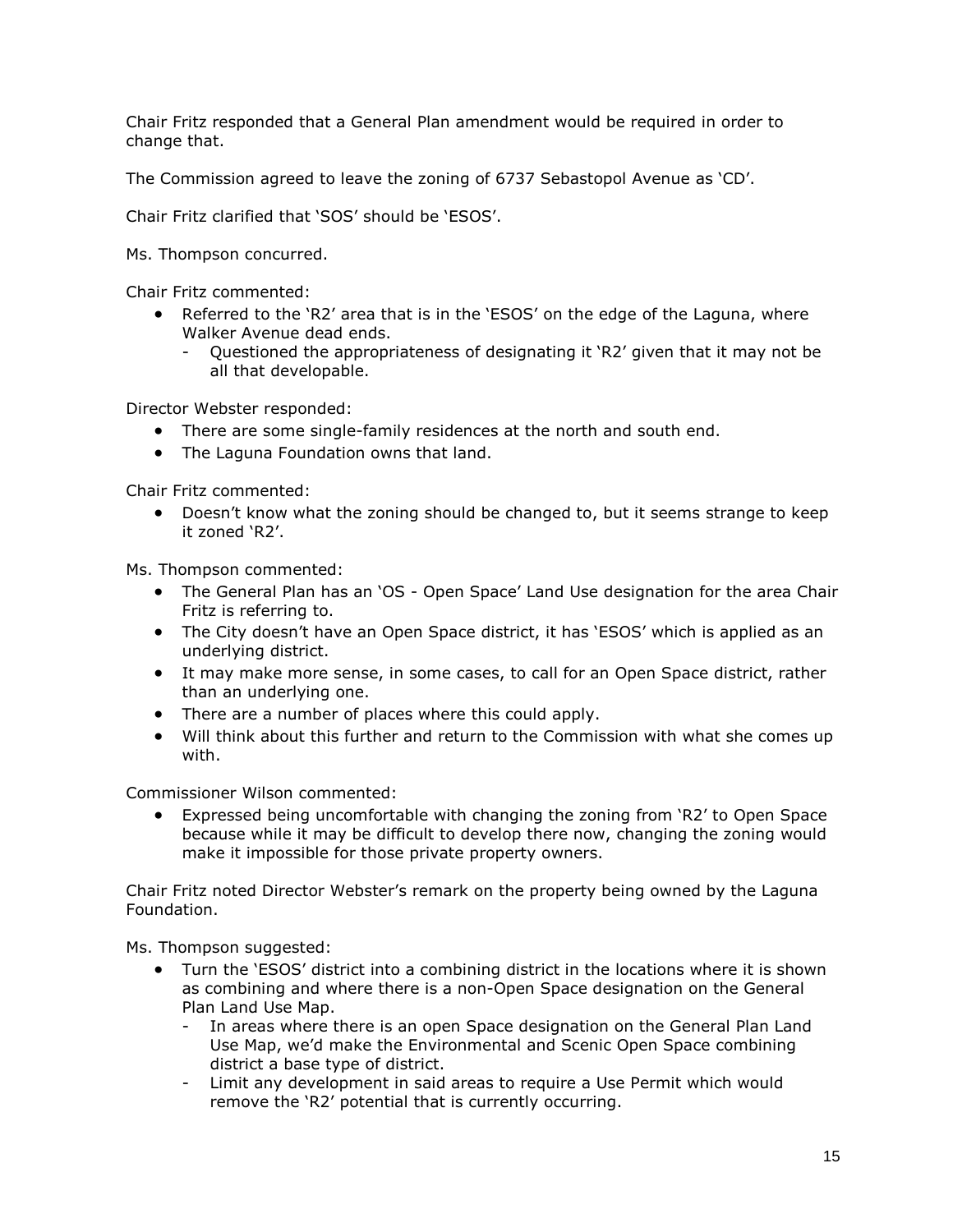Can come back with that change if support from the Commission.

The Commission responded in the affirmative.

Chair Fritz commented:

Referred to the three parcels at the end of Brookside Avenue that are designated 'R3' and commented that they should be zoned 'R4' to be consistent with the surrounding area.

With the exception of Commissioner Glaser who abstained due to a proximity conflict, the Commission concurred with changing the zoning of those three parcels at the end of Brookside Avenue to 'R4'.

Commissioner Glaser commented that the street names are really helpful on the map.

The Commission concurred.

Commissioner Jacob commented:

- Referred to the areas between McFarlane Avenue and Jewell Avenue and noted that they were a jumbled mix of 'R3' and 'R4'.
	- Seems like they could be on or the other.

Chair Fritz commented:

 Suggested that everything east of Jewell Avenue and down to Lynch Road be designated 'R4'.

Director Webster and Ms. Thompson commented that the proposed zoning was keyed to the lot sizes.

Commissioner Doyle commented:

- Because these properties are already built-out their zoning doesn't really matter.
- Happy to leave them as proposed.

Vice Chair Douch concurred.

The Commission agreed to leave the zoning as shown on the draft map.

Chair Fritz commented:

- Referred to the area of Calder Avenue and High Street and commented that the cluster of 'R5' felt like it should be larger in area.
	- Proposed going further south down High Street, at least to Palm Avenue.
	- Proposed going further west to Vine Avenue as well.
	- 'R5' is a bolder, denser designation for the character of these neighborhoods.

Commissioner Doyle commented:

- Changing the zone due to the lot size is not compelling.
- Expressed being okay with lots being legal nonconforming.
- Use is much more important.
- Anticipates a lot of pushback if the Commission goes with what Chair Fritz is recommending.
- Doesn't understand why some of these lots are proposed to be 'R5' in the first place.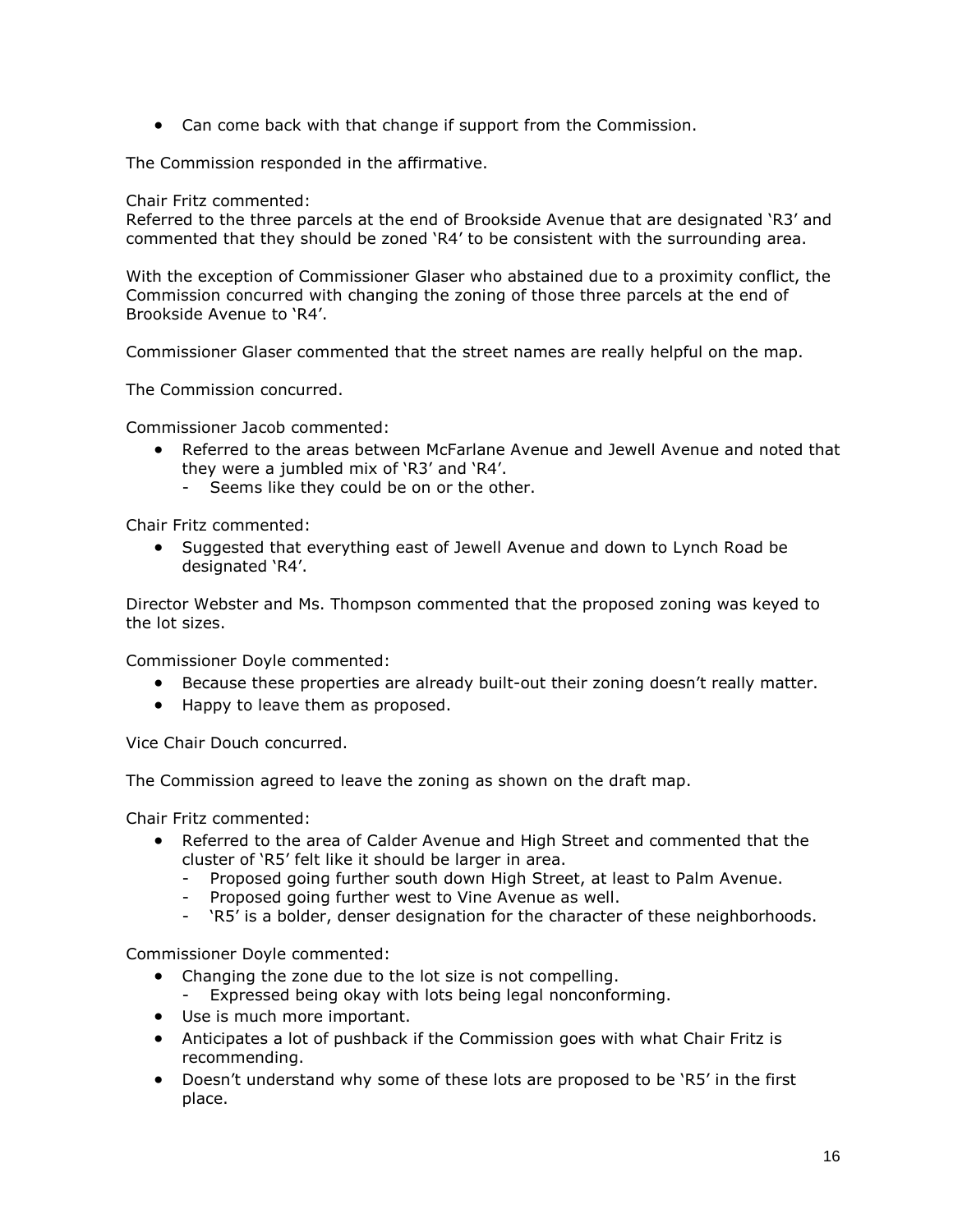We should be careful when changing from single-family to multiple-family.

Vice Chair Douch excused himself from the meeting at 10:00 p.m.

Chair Fritz commented:

- His reasoning for wanting to extend the 'R5' in that area is to step down of density.
- Understands Commissioner Doyle's comment about pushback being likely.
- Would like the property at the southeast Corner of Calder Avenue and Vine Avenue, 401 Vine Avenue, changed to 'R5' because it has four units in it.

Commissioner Glaser expressed being in agreement with Chair Fritz's reasoning.

Chair Fritz asked to hear from the Commission on whether or not they'd support changing the designation from Calder Avenue at High Street to Palm Avenue (both sides of the street) and along Maple Avenue (both sides of the street) to 'R5'.

Commissioner Doyle noted that Chair Fritz has a proximity conflict in this area.

Chair Fritz agreed and commented that he would abstain from voting on this piece.

Commissioner Doyle commented:

- Expressed being uncomfortable with changing the designation of these parcels as Chair Fritz has suggested.
	- Property owners will be noticed and given an opportunity to be heard prior to final action.

Commissioner Wilson commented that he was not in favor of doing that at this time

Commissioner Doyle commented that he would be a no vote as well.

Commissioner Jacob and Glaser expressed support.

With Chair Fritz having to abstain, the vote was split and therefore no change was agreed upon.

Ms. Thompson asked if the Commission was in support of changing the designation of the property at the southeast Corner of Calder Avenue and Vine Avenue, 401 Vine Avenue, to 'R5' as suggested by Chair Fritz.

Commissioner Doyle suggested that Ms. Thompson confirm that that property does indeed have multiple units.

Commissioner Doyle commented:

It may make sense to make all of Stefenoni Court 'R5'.

The Commission agreed to leave it as is.

Hearing nothing further, Chair Fritz asked for a motion on the Draft Zoning Map.

Commissioner Jacob made a motion to adopt a resolution to forward the amended Draft Zoning Map on to the City Council for their consideration.

Commissioner Glaser seconded the motion.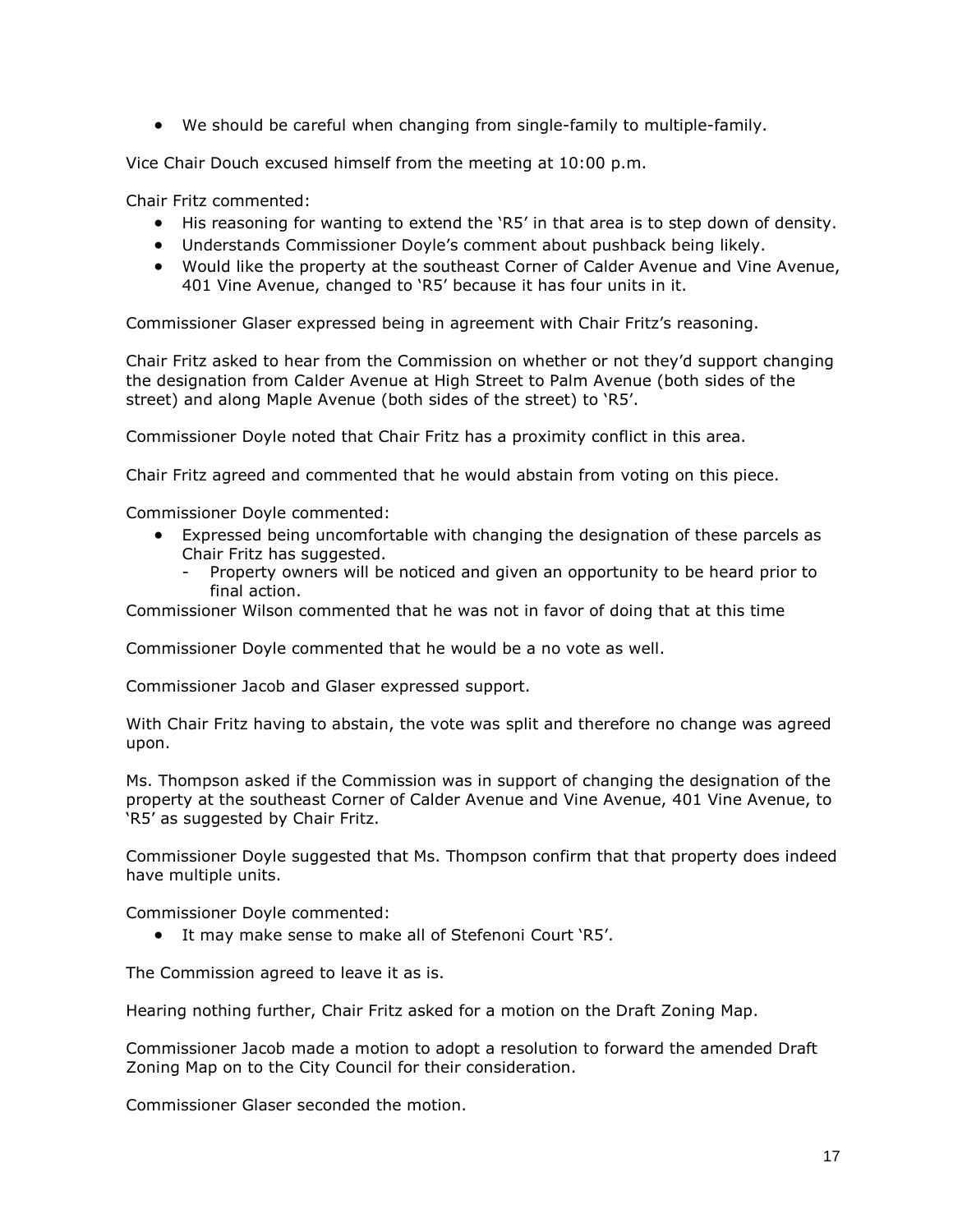A member of the public interjected with a clarifying question.

The Commission voted on the motion as follows:

| AYES:    | Chair Fritz, Vice Chair Douch, and Commissioners Glaser, Wilson,<br>Jacob and Doyle |
|----------|-------------------------------------------------------------------------------------|
| NOES:    | <b>None</b>                                                                         |
| ABSTAIN: | None                                                                                |

Hearing nothing further, Chair Fritz concluded discussion of this item.

#### **A. DRAFT ZONING ORDINANCE COMPREHENSIVE TEXT UPDATE -**

**CONTINUED:** This entails a comprehensive update to the City's Zoning Ordinance to make a variety of amendments. The Planning Commission has been working on the revisions at a series of public meetings since fall 2017 and this is expected to be the Commission's final review before transmitting its recommendations to the City Council, which will also have a public hearing on the matter. The amendments include changes related to definitions, use allowances, general development standards, zoning districts, and additional revisions. Specific revisions include but are not limited to consolidation of several similar zoning districts, standards for mobile food trucks and commercial outdoor barbeques, downtown noise standards, updating of formula business provisions, and organizational changes. The intent of the revisions is to achieve consistency with the City's new General Plan, address selected policy issues, streamline provisions, provide standards for several uses not currently addressed, and address internal consistency issues.

The Commission returned to their discussion of this item after close of item 8B.

Commissioner Glaser commented:

- We need a different tactic for dealing with our inclusionary because what we have is not working.
- Our requirements for projects within the 'ESOS' should be examined further.

Chair Fritz concurred.

Commissioner Glaser and Chair Fritz commented that those two items would take a good amount of time discuss.

Ms. Thompson commented:

- Can see having one additional Planning Commission meeting to flush out the issues mentioned.
- Hopes to return to the Commission with some recommended revisions based on their previous discussions of inclusionary and 'ESOS'.
- Would like to avoid hitting a point where more than the one additional meeting would be required.

Director Webster responded:

- On 'ESOS' he heard:
	- For sites with areas that are not paved but were fully developed, look at either an exemption or greater flexibility in terms of the ESOS requirements.
	- Look at adding more flexibility in the setback requirements to encompass actual conditions rather than a fixed area.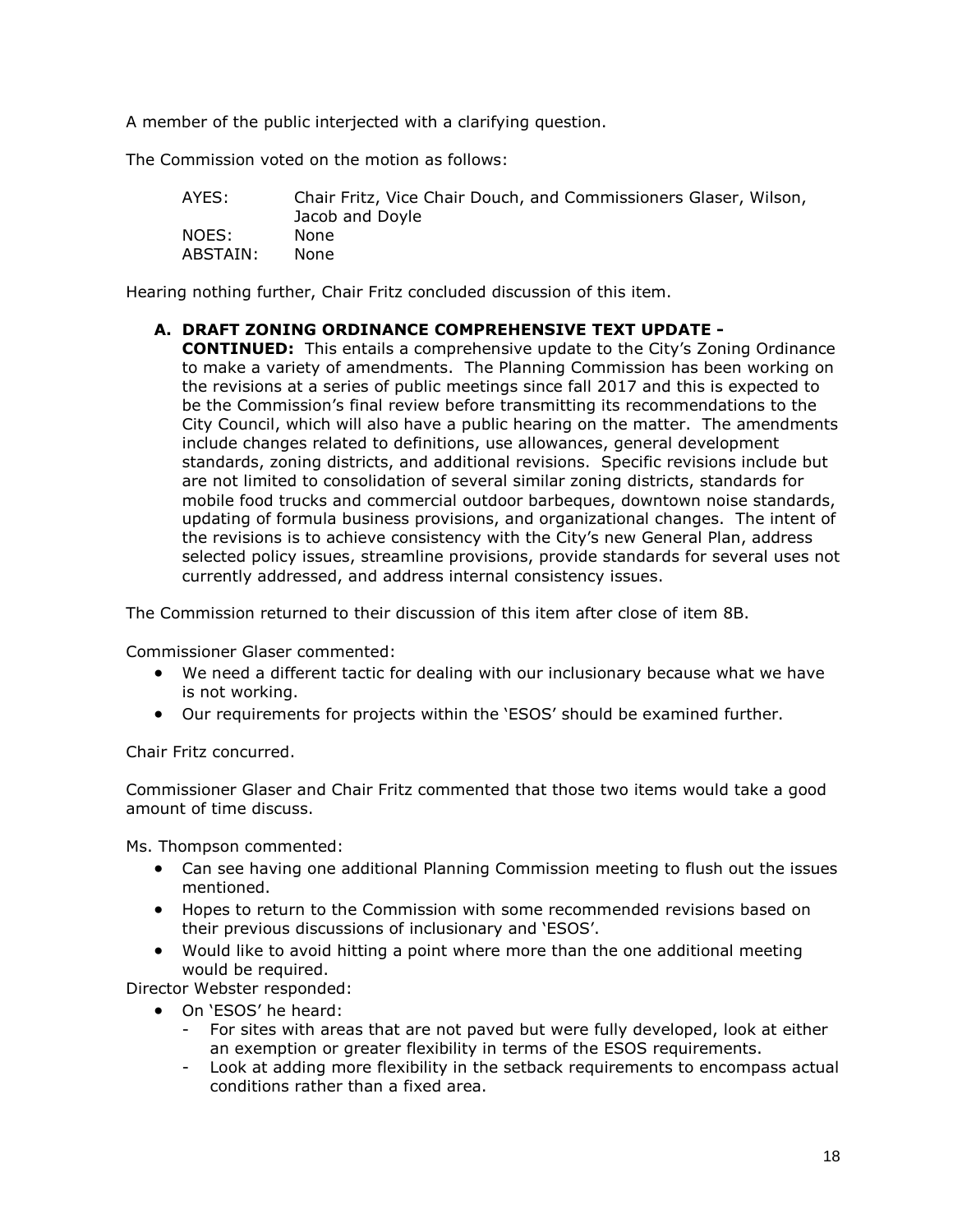Commissioner Glaser commented:

- In terms of 'ESOS', he suggested possibly eliminating the special study requirements on developers if they bettered the site, that is to not have impacted the site as much site as the previous use.
	- Seems like a reasonable approach.
	- Referred to two recent applications that had proposals that were very sensitive to the surrounding area.

Director Webster commented that that was good guidance to develop further changes to the 'ESOS' for Commission consideration.

Director Webster asked for feedback from the Commission on the inclusionary issue.

Commissioner Glaser commented:

- Supports the idea of a housing impact fee with the funds collected being used for affordable housing.
	- Likes the idea of a housing impact fee more than the Land Trust option which can be burdensome.

Commissioner Doyle commented:

• Santa Rosa's housing impact fee is 2.5% of the cost for the new housing only.

Commissioner Glaser commented:

- Suggested that collection of fees occur on both new development and on renovations.
- The fee would be higher for new development.

Chair Fritz commented:

• Supports concept of a housing impact fee.

Director Webster commented:

- The Commission could recommend that the Council consider a housing impact fee as an alternative to inclusionary.
- In the meantime, if the Council wishes to keep the inclusionary requirements, the Commission could provide a set of recommendations for that as well.

Ms. Thompson concurred and commented that she could highlight that in the Code for Council consideration.

Commission Wilson commented:

- Likes the fee idea.
- Likes giving incentives to developers as well.

Director Webster commented:

 The Commission could recommend creation of a Housing Impact Fee while giving developers the option of satisfying the fee requirement in another way as well.

Commissioner Glaser commented:

 Likes the idea of giving incentives to developers as well, however, from a financial position most developers would elect to pay the fee.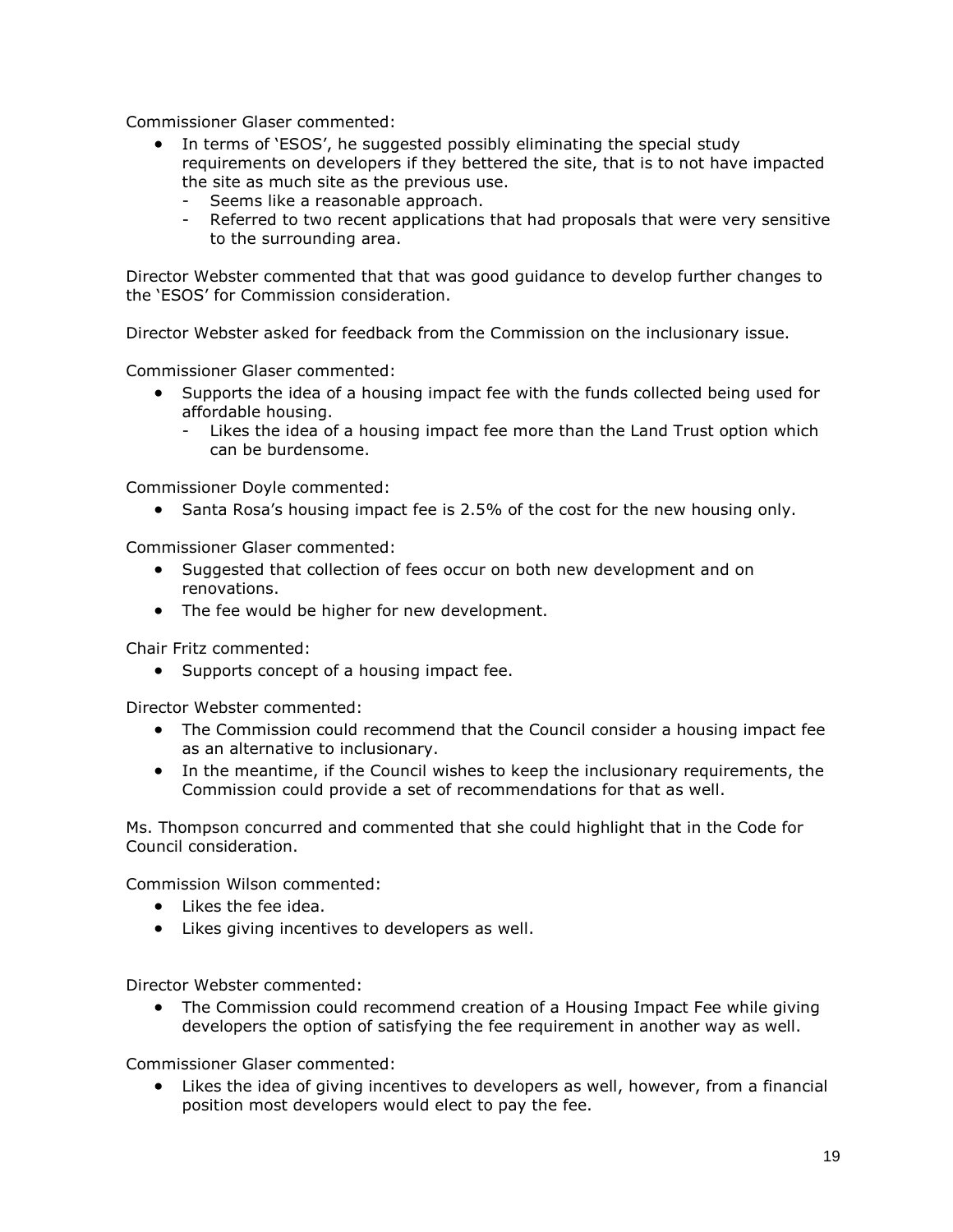Commissioner Doyle commented:

- The fees are too onerous as they are currently.
- Santa Rosa has the option of satisfying the fee requirement by building on-site as well.
	- Larger developments are required to build on-site.

Commissioner Glaser commented:

- All development should be contributing to the fee, unless otherwise satisfied in some way.
	- This would be a tactful way of changing it while reducing overall costs.

Ms. Thompson commented:

- It can be difficult to assess the impact when renovating a home.
- Doesn't see a basis for the City to collect on renovations unless they were significant.

Chair Fritz commented:

• Suggested consideration of a change to the transfer tax rate.

Director Webster commented:

- The City Council can't change that by ordinance.
	- It may be able to be changed through a voter initiative.

Ms. Thompson commented:

 The City Council could consider a city-wide housing improvement district, similar to a landscape and/or lighting district.

Commissioner Doyle commented:

- Kathy Austin recommended 15% at 120% of median income which would make a big difference from what we currently have.
- A fee wouldn't work for rental units as they won't be placed for sale.
- The inclusionary unit won't work because you can't have controlled rent.

Director Webster clarified that legislature changed so that inclusionary can be applied to rental housing.

Commissioner Doyle commented:

- Santa Rosa applies a housing impact fee for new development unless they're rentals.
	- If rentals, Santa Rosa applies an in-lieu fee that is graduated based on the size of the unit.

Chair Fritz commented:

• Suggests a tiered system based on the number of units.

The Commission concurred.

Director Webster commented that that was good guidance to develop further changes which would return for Commission consideration.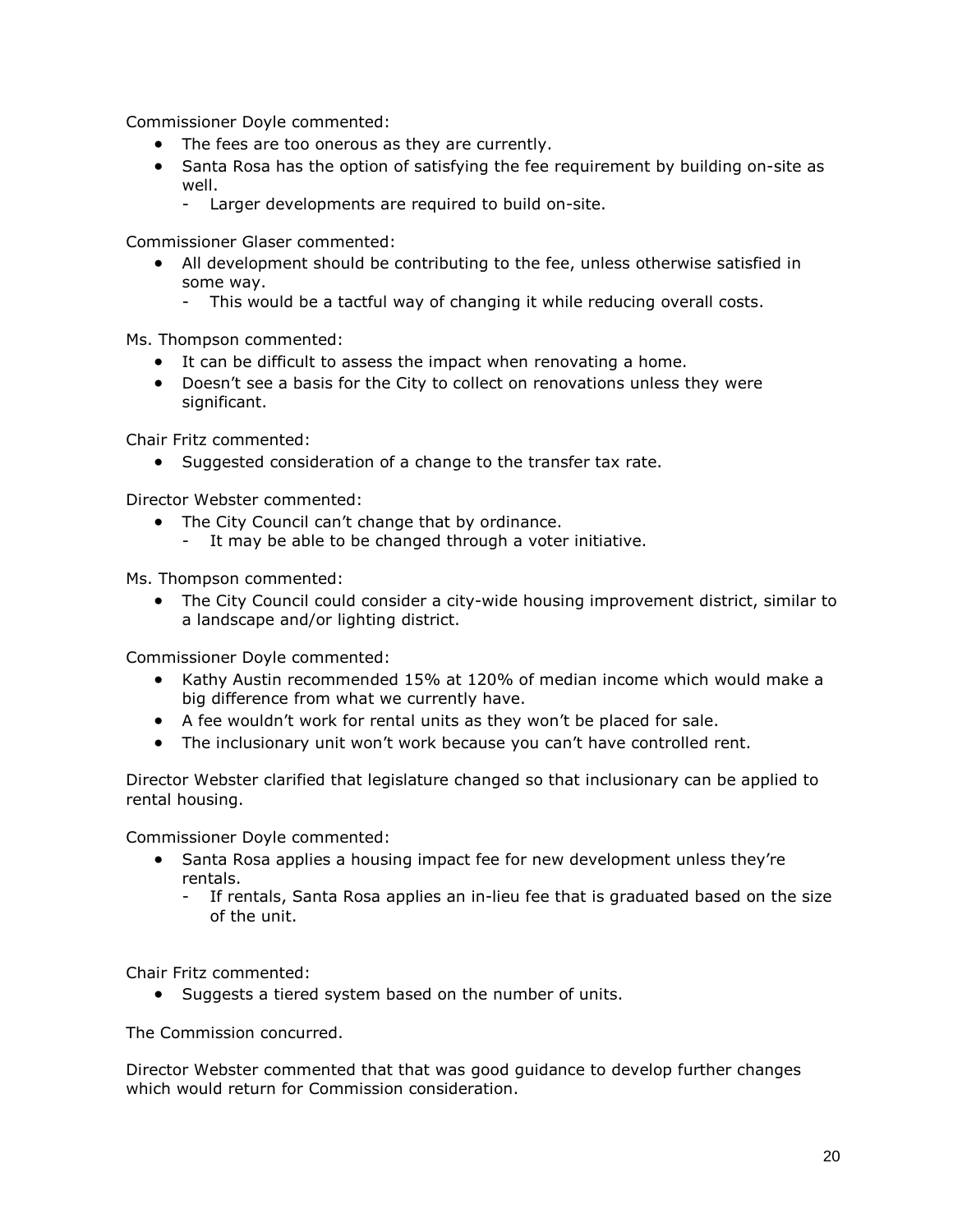Ms. Thompson commented that the map would return, as amended, for confirmation from the Commission prior to advancing to the City Council.

Chair Fritz commented:

 Referred to, '17.08.115 Definitions "N"' and commented that, "NEIR" should be, "NIER".

Ms. Thompson noted the correction.

Chair Fritz commented:

- Seems like the district name, 'Office Commercial' should be 'OC' not 'CO'.
	- The same is true for a number of other districts.

The Commission acknowledged the issue, however, they agreed to leave it as proposed after an explanation from Ms. Thompson.

Chair Fritz asked a clarifying question on the ability build an accessory dwelling unit in advance of the principal dwelling unit under, 'Chapter 17.48: Recovery (REC) Combining District'.

Ms. Thompson commented that that was addressed under, '17.295.030 Disaster Recovery Housing Provisions, 17.295.030 Accessory dwelling units.'

On the Formula Business Ordinance, Chair Fritz commented:

• Disagrees with listing specific use types.

Commissioner Wilson commented:

- The prohibited uses are already vast.
- Questioned why we are implying that there may be a formula business out there that we'll allow in our downtown without being specific.
	- This can give false hopes to applicants.
- If we don't want formula businesses in our downtown we should be explicit.

Chair Fritz commented:

- Understands what Commissioner Wilson is saying.
- Disagrees with the whole formula business issue and considers it a slippery slope.
- If we're going to have the ordinance, we should be explicit.
	- Doesn't necessarily agree that formula business should be prohibited in our downtown.
- It's ridiculous to put people through all of these processes only to deny them in the end.
- Seems clear that the Council does not want formula businesses in our downtown.

Commissioner Glaser commented:

- Concurs with Commissioner Wilson and Chair Fritz.
- The Formula Business Ordinance is written in the negative which is a problem for him.
	- The ordinance should be written in the positive, and should foster independent businesses.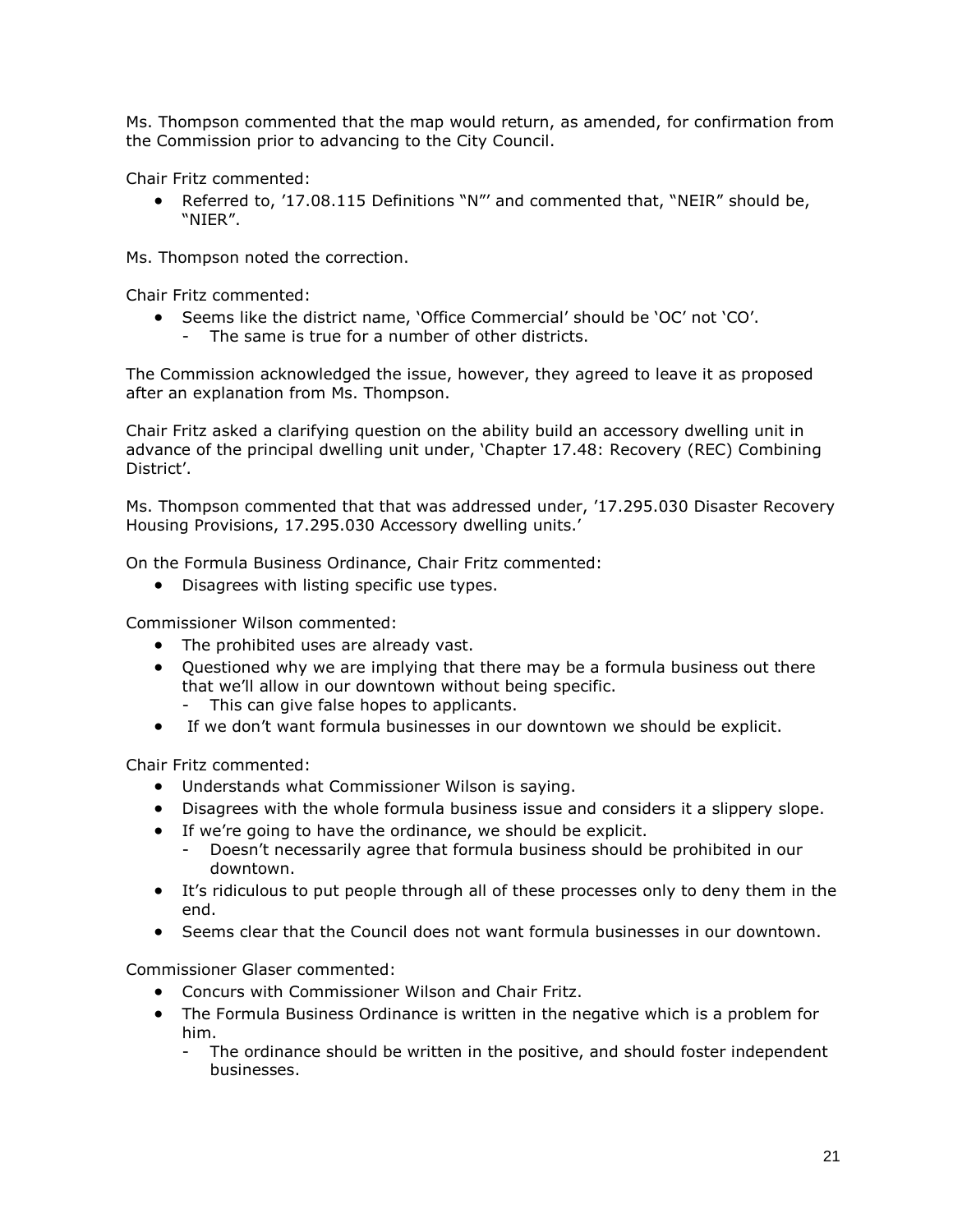Commissioner Wilson commented:

- Understands the Council's position.
- The ordinance as written send mixed messages.

Director Webster commented:

- Agreed that the City Council, by their recent action, gave policy direction to not allow formula businesses in the downtown.
- Would be reasonable for the Commission to recommend changes consistent with what they're anticipating the Council would want.

Commissioner Jacob commented:

- Agreed with the comments.
- Likes the idea of leaving some leeway.
- Denial of the Amy's Kitchen application was such a missed opportunity.

Chair Fritz reiterated that it feels dishonest to give the impression that we're open to formula businesses in our downtown when we're not.

Commissioner Doyle commented:

 Would not want to support something stricter than what is already in the Formula Business Ordinance.

Director Webster surmised that the Commission supports eliminating the use of specific uses without changing the other parameters within it. With that the Commission could have additional discussion on other potential changes.

The Commission concurred.

Commissioner Glaser reiterated that member of the public, Kee Nethery, submitted a number of very good observations that should be looked at by the consultant.

Commissioner Jacob suggested changing the maximum building height in the Subdivision Ordinance from 28' to 30' to be consistent with the Zoning Ordinance.

The Commission concurred.

#### **9. DISCUSSION:** (none)

#### **10. WRITTEN COMMUNICATIONS:**

Chair Fritz commented:

 An organization named TransForm will be hosting GreenTRIP in Sonoma County for a series of presentations. The first will be in partnership with the American Institute of Architects and will be held at Redwood Credit Union's corporate office in Santa Rosa on Tuesday, April 10 from 11:30 a.m. to 1:00 p.m.

**11. ADJOURNMENT:** Chair Fritz adjourned the meeting at 11:04 p.m. to the next regular meeting of the Commission. The meeting will be held on Tuesday, April 10, 2018 at 7:00 p.m. at the Sebastopol Youth Annex, 425 Morris Street, Sebastopol, CA 95472.

Respectfully Submitted By: